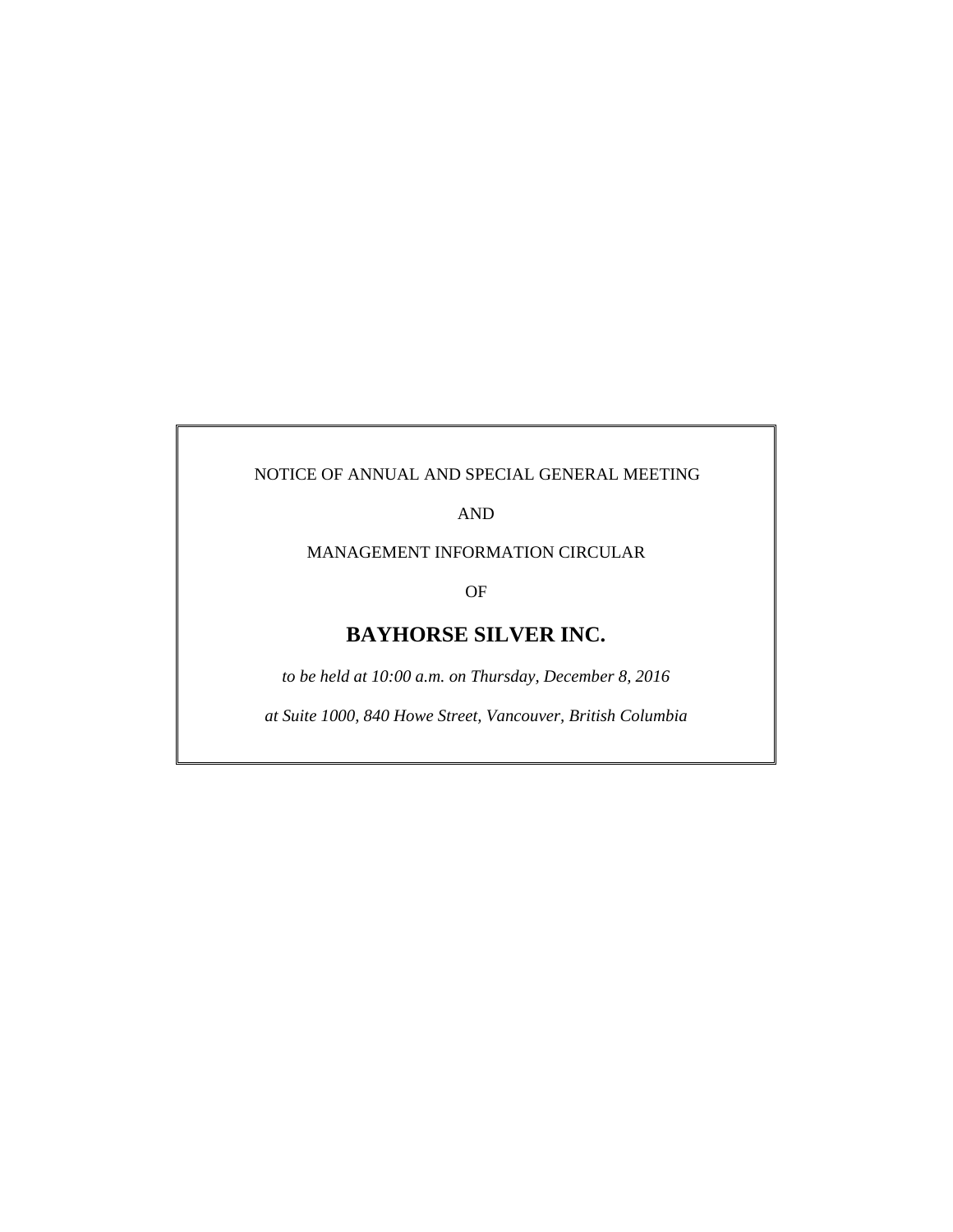# **BAYHORSE SILVER INC.**

# **NOTICE OF ANNUAL AND SPECIAL GENERAL MEETING OF SHAREHOLDERS**

NOTICE IS HEREBY GIVEN that the annual and special meeting (the "**Meeting**") of shareholders of Bayhorse Silver Inc. (the "**Company**") will be held at Suite 1000, 840 Howe Street, Vancouver, British Columbia on Thursday, December 8, 2016 at the hour of 10:00 a.m. (Vancouver time) for the following purposes:

- 1. To receive and consider the audited financial statements of the Company, together with the auditor's report thereon, for the fiscal year ended December 31, 2015;
- 2. To appoint Charlton and Company as the auditors of the Company for the ensuing year and to authorize the directors of the Company to fix their remuneration;
- 3. To set the number of directors for the ensuing year at four.
- 4. To elect the directors of the Company to serve until the next annual general meeting of the shareholders;
- 5. To consider and, if thought fit, pass a resolution approving the Company's incentive stock option plan, as more particularly described in the Management Information Circular (the "**Circular**").
- 6. To transact such other business as may properly be brought before the Meeting or any adjournment thereof.

The details of the matters proposed to be put before the Meeting, including the text of the respective resolutions referenced above are set forth in the management information circular of the Corporation accompanying this Notice of Meeting, which is supplemental to an expressly made a part of this notice of meeting.

The board of directors of the Company has fixed November 1, 2016 as the record date (the **"Record Date"**) for the determination of shareholders entitled to notice of and to vote at the Meeting and at any adjournment or postponement thereof. Each registered shareholder at the close of business on that date is entitled to such notice and to vote at the Meeting in the circumstances set out in the accompanying Circular.

If you are a registered shareholder of the Company and unable to attend the Meeting in person, please complete, date and sign the accompanying form of proxy and deposit it with the Company's transfer agent, Computershare Investor Services, Inc.,  $8<sup>th</sup>$  Floor, 100 University Avenue, Toronto, Ontario, M5J 2Y1, at least 48 hours (excluding Saturdays, Sundays and holidays recognized in the Province of British Columbia) before the time and date of the Meeting or any adjournment or postponement thereof.

If you are a non-registered shareholder of the Company and received this Notice of Meeting and accompanying materials through a broker, a financial institution, a participant, a trustee or administrator of a self-administered retirement savings plan, retirement income fund, education savings plan or other similar self-administered savings or investment plan registered under the *Income Tax Act* (Canada), or a nominee of any of the foregoing that holds your security on your behalf (the "**Intermediary**"), please complete and return the materials in accordance with the instructions provided to you by your Intermediary.

DATED at Vancouver, British Columbia, this 1<sup>st</sup> day of November, 2016.

# **BY ORDER OF THE BOARD OF BAYHORSE SILVER INC.**

*/s/ "Graeme O'Neill"* 

Graeme O'Neill, President and Chief Executive Officer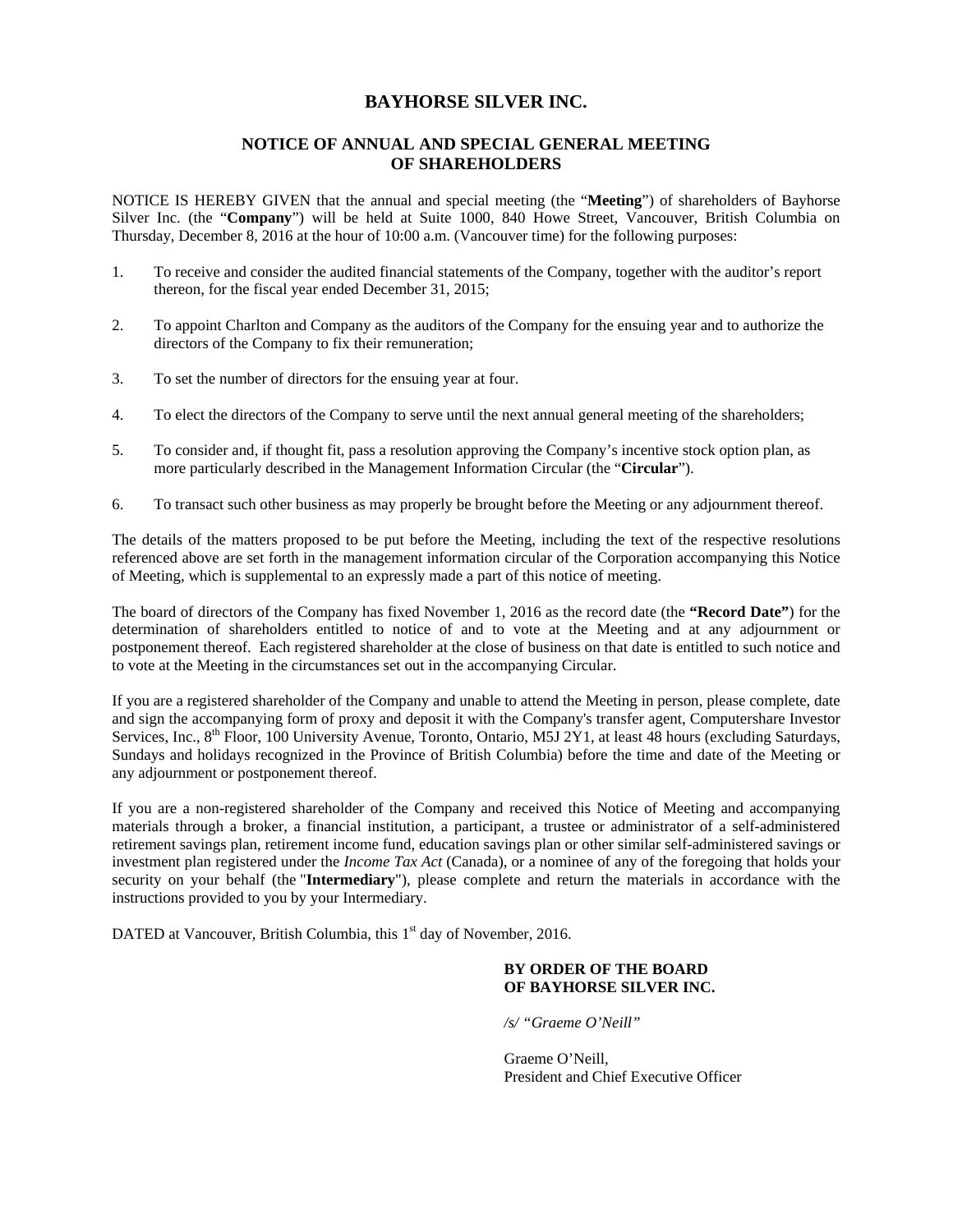# **BAYHORSE SILVER INC.**

# **MANAGEMENT INFORMATION CIRCULAR**

#### **Unless otherwise indicated information herein is given as of November 1, 2016**

This management information circular ("**Circular**") is furnished in connection with the solicitation of proxies by the management ("**Management**") of Bayhorse Silver Inc. (the "**Company**" or "**Bayhorse**") for use at the annual and special general meeting (the "**Meeting**") of shareholders ("**Shareholders**") of the Company to be **held at 10:00 a.m. (Vancouver time) on Thursday, December 8, 2016**, at the place and for the purposes set forth in the notice of the Meeting (the **Notice of Meeting**").

# **PROXIES AND VOTING RIGHTS**

#### **Management Solicitation**

The solicitation of proxies by Management will be conducted by mail and may be supplemented by telephone or other personal contact and such solicitation will be made without special compensation granted to the directors, regular officers and employees of the Company. The Company does not reimburse Shareholders, nominees or agents for costs incurred in obtaining, from the principals of such persons, authorization to execute forms of proxy, except that the Company has requested brokers and nominees who hold stock in their respective names to furnish this Circular and related proxy materials to their customers. No solicitation will be made by specifically engaged employees or soliciting agents. The cost of solicitation will be borne by the Company.

No person has been authorized to give any information or to make any representation other than as contained in this Circular in connection with the solicitation of proxies. If given or made, such information or representations must not be relied upon as having been authorized by the Company. The delivery of this Circular shall not create, under any circumstances, any implication that there has been no change in the information set forth herein since the date of this Circular. This Circular does not constitute the solicitation of a proxy by anyone in any jurisdiction in which such solicitation is not authorized, or in which the person making such solicitation is not qualified to do so, or to anyone to whom it is unlawful to make such an offer of solicitation.

# **Registered Shareholders**

If you are a registered Shareholder, you may wish to vote by proxy whether or not you attend the Meeting in person. If you submit a proxy, you must complete, date and sign the proxy, and return it to: **Computershare Investor Services Inc.**, 8<sup>th</sup> Floor, 100 University Avenue, Toronto, Ontario, M5J 2Y1, not less than 48 hours (excluding Saturdays, Sundays and holidays recognized in the Province of British Columbia) prior to the scheduled time of the Meeting, or any adjournment or postponement thereof. Alternatively, the completed form of proxy may be deposited with the Chairman of the Meeting on the day of the Meeting prior to the commencement or any adjournment or postponement thereof.

#### **Non-Registered Shareholders**

Only registered Shareholders or duly appointed proxyholders are entitled to vote at the Meeting. Most Shareholders are non-registered Shareholders (**"Non-Registered Shareholder"**) because the Common Shares they own are not registered in their names but are registered either: (a) in the name of an intermediary (an "**Intermediary**") that the Non-Registered Shareholder deals with in respect of the Common Shares (Intermediaries include, among others, banks, trust companies, securities dealers or brokers and trustees or administrators of self-administered RRSPs, RRIFs, RESSPs and similar plans); or (b) in the name of a clearing agency such as The Canadian Depository for Securities Limited in Canada or the Depository Trust Company, in the United States, of which the Intermediary is a participant.

In accordance with the requirements as set out National Instrument 54-101 – *Communication with Beneficial Owners of Securities of a Reporting Issuer* ("NI 54-101") of the Canadian Securities Administrators, the Company has distributed copies of the Notice of Meeting, this Circular and form of Proxy (collectively the "**Meeting Materials**") to the Intermediaries and clearing agencies for onward distribution to Non-Registered Shareholders.

Intermediaries are required to forward the Meeting Materials to Non-Registered Shareholders unless the Non-Registered Shareholders have waived the right to receive them. Intermediaries often use service companies to forward the Meeting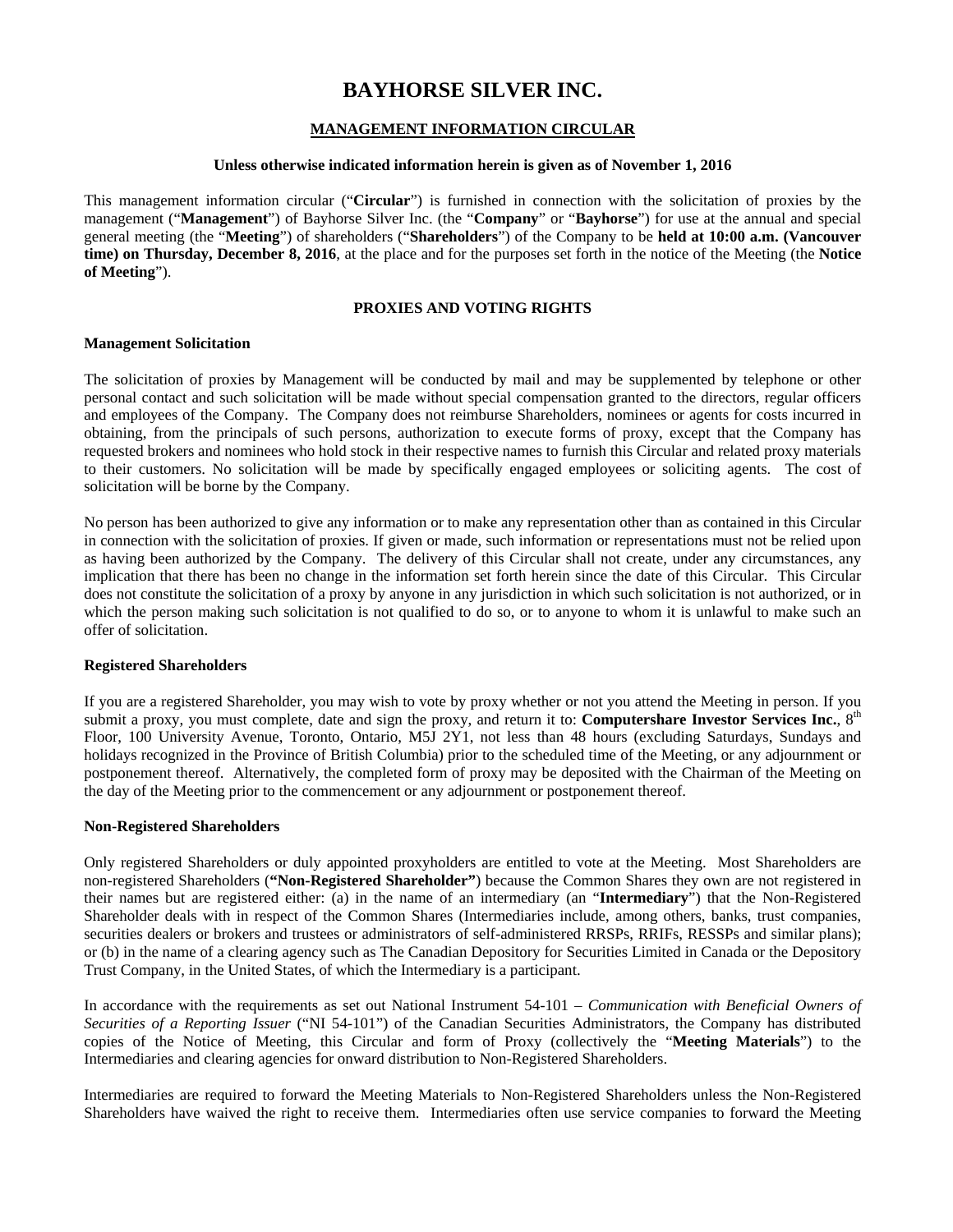Materials to Non-Registered Shareholders. Generally, Non-Registered Shareholders who have not waived the right to receive Meeting Materials will either:

- a) Be given a proxy which **has already been signed by an Intermediary** (typically by a facsimile, stamped signature) which is restricted as to the number of Common Shares beneficially owned by the Non-Registered Shareholder but which is otherwise not completed by the Intermediary. This form of proxy is not required to be signed by the Non-Registered Shareholder when submitting the proxy. In this case, the Non-Registered Shareholder who wishes to submit a proxy should otherwise properly complete the form of proxy and **return it in accordance with the instructions provided in the proxy; or**
- b) More typically, be given a voting instruction form which **is not signed by the Intermediary** and which, when properly completed and signed by the Non-Registered Shareholder and **returned to the Intermediary or its service company**, will constitute voting instructions (often called a "**Voting Instruction Form**" or **"VIF"**), which the Intermediary must follow.

In either case, the purpose of these procedures is to permit Non-Registered Shareholders to direct the voting of the Common Shares which they beneficially own. Should a Non-Registered Shareholder who receives either a proxy or a VIF wish to attend the Meeting or have someone else attend on his or her behalf, the Non-Registered Shareholder should strike out the names of the persons named in the Proxy and insert the Non-Registered Shareholder's (or such other person's) name in the blank space provided or, in the cases of a VIF, follow the corresponding instructions on the form.

# **Non-Registered Shareholders should carefully follow the instructions of their Intermediaries and their service companies, including those regarding when and where the proxy or VIF is to be delivered. If Non-Registered Shareholders do not follow such instructions and attend the Meeting, they will not be entitled to vote at the Meeting**.

There are two kinds of beneficial owners – those who object to their name being made known to the issuers of securities which they own (called OBOs for Objecting Beneficial Owners) and those who do not object to the issuers of the securities they own knowing who they are (called NOBOs for Non-Objecting Beneficial Owners). Pursuant to NI 54-101, issuers can obtain a list of their NOBOs from intermediaries for distribution of proxy-related materials directly to NOBOs.

These Meeting Materials are being sent to both registered and non-registered owners of the Common Shares. If you are a Non-Registered Shareholder, and the Company or its agent has sent these Meeting Materials directly to you, your name and address and information about your holdings of securities have been obtained in accordance with applicable securities regulatory requirements from the Intermediary holding on your behalf.

The Intermediaries (or their service companies) are responsible for forwarding the Meeting Materials to each OBO, unless the OBO has waived the right to receive them. The Company does not intend to pay for Intermediaries to forward the Meeting Materials to OBOs. Accordingly, OBOs will not receive the Meeting Materials unless the Intermediary assumes the cost of delivery.

# **Appointment and Revocation of Proxies**

**The persons named in the accompanying form of proxy are directors and/or officers of the Company. A Shareholder has the right to appoint a person or company (who need not be a Shareholder) other than the persons whose names appear in such form of proxy, to attend and act for and on behalf of such Shareholder at the Meeting and any adjournment thereof. Such right may be exercised be either striking out the names of the persons specified in the form of proxy and inserting the name of the person or company to be appointed in the blank space provided in the form of proxy, or by completing another proper form of proxy and, in either case, delivering the completed and executed proxy to Computershare Investor Services Inc.**, , **8th Floor, 100 University Avenue, Toronto, Ontario, M5J 2Y1 not less than forty-eight hours (excluding Saturdays, Sundays and holidays) before the time fixed for the Meeting, or any adjournment thereof.** 

A registered Shareholder of the Company who has given a proxy may revoke the proxy by: (a) depositing an instrument in writing, including another completed form of proxy, executed by such registered Shareholder or by his or her attorney authorized in writing or by electronic signature or, if the registered Shareholder is a corporation, by an officer or attorney thereof properly authorized, either: (i) at the principal office of the Company at any time prior to 5:00 p.m. (Vancouver time) on the last business day preceding the day of the Meeting or any adjournment thereof, (ii) with the said office of Computershare Investor Services Inc. Attn: Proxy Department at any time prior to 5:00 p.m. (Vancouver time) on the last business day preceding the day of the Meeting or any adjournment thereof, or (iii) with the Chairman of the Meeting on the day of the Meeting or any adjournment thereof; (b) transmitting, by telephone or electronic means, a revocation that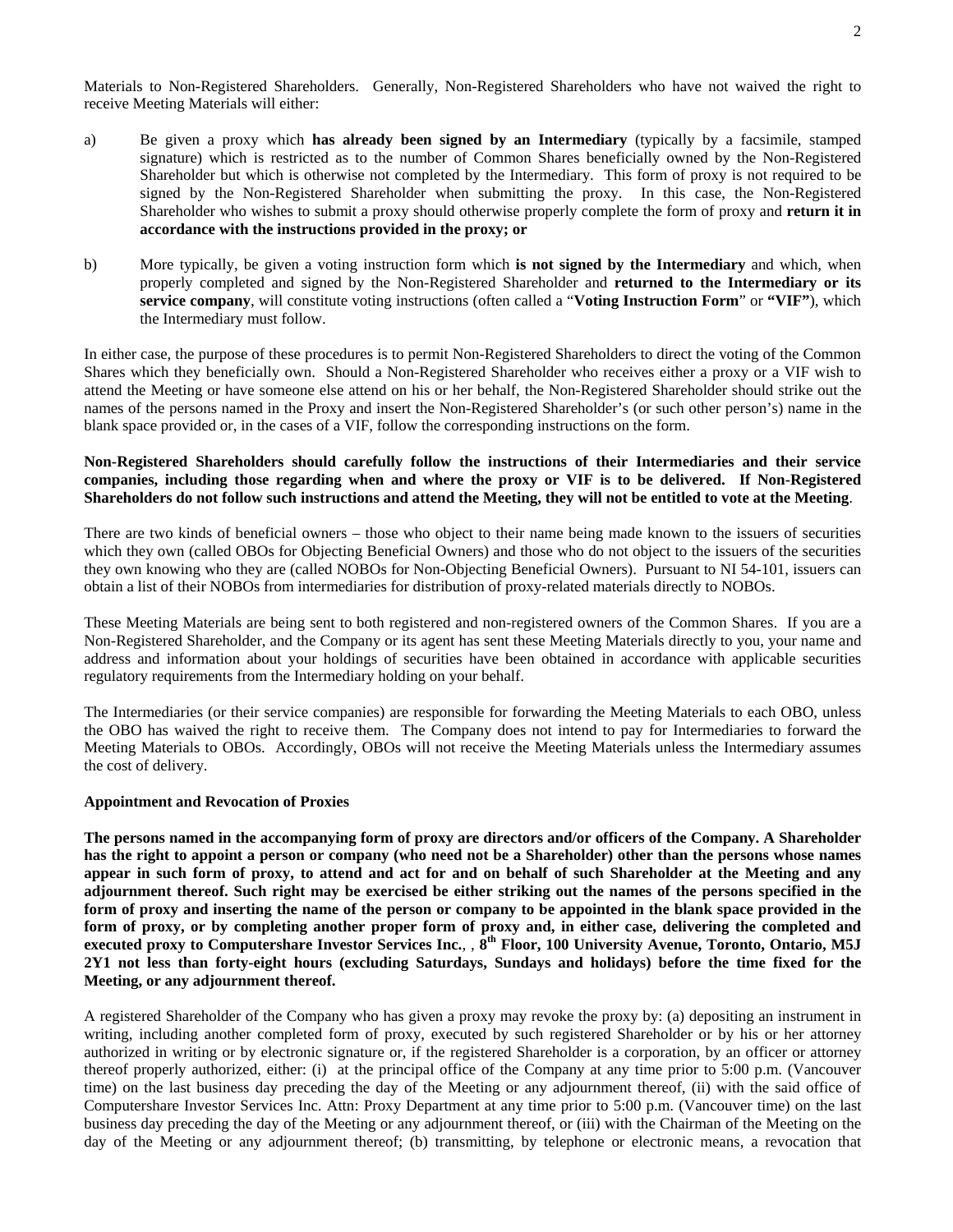complies with paragraphs (i), (ii) or (iii) above and that is signed by electronic signature, provided that the means of electronic signature permits a reliable determination that the document was created or communicated by or on behalf of such Shareholder or by or on behalf of his or her attorney, as the case may be; or (c) in any other manner permitted by law including attending the Meeting in person.

A Non-Registered Shareholder who has submitted a proxy may revoke a VIF or proxy that has been given to an Intermediary or to the service company that the Intermediary uses by following the instructions of the Intermediary respecting the revocation of proxies, provided that an Intermediary is not required to act on a revocation of a proxy or VIF which is not received by the Intermediary at least seven days prior to the Meeting.

### **Notice-and-Access**

The Company is not sending the Meeting Materials to registered Shareholder or Non-Registered Shareholders using noticeand-access delivery procedures defined under NI 54-101 and National Instrument 51-102, *Continuous Disclosure Obligations.* 

# **Voting and Discretion of Proxies**

The Common Shares represented by an appropriate form of proxy will be voted or withheld from voting on any ballot that may be conducted at the Meeting, or at any adjournment thereof, in accordance with the instructions of the Shareholder thereon. **In the absence of instructions, such Common Shares will be voted in favour of each of the matters referred to in the Notice of Meeting as specified thereon.** 

**The enclosed form of proxy, when properly completed and signed, confers discretionary authority upon the persons named therein to vote on any amendments to or variations of the matters identified in the accompanying Notice of Meeting and on other matters, if any, which may properly come before the Meeting or any adjournment thereof.** As at the date of this Circular, Management is not aware of any amendments, variations, or other matters to be brought before the Meeting. However, if any other matters which are not now known to Management should properly be brought before the Meeting, or any adjournment thereof, the Common Shares represented by such proxy will be voted on such matters in accordance with the judgment of the person named as proxy therein.

# **INTEREST OF CERTAIN PERSONS OR COMPANIES IN MATTERS TO BE ACTED UPON**

No director or executive officer of the Company who was a director or executive officer since the beginning of the Company's last financial year, no proposed nominee of Management or election as a director of the Company and no associate or affiliate of the foregoing persons, has any material interest, direct or indirect, by way of beneficial ownership of securities or otherwise, in matters to be acted upon at the Meeting.

# **VOTING SECURITIES AND PRINCIPAL HOLDERS OF VOTING SECURITIES**

The Company is authorized to issue an unlimited number of Common Shares without par value. As of the Record Date, determined by the Board to be the close of business on November 1, 2016, a total of 35,323,860 Common Shares were issued and outstanding. Each Common Share entitles the Shareholder of record to one vote at the Meeting. The Company has no other classes of voting securities. Only registered Shareholders as of the Record Date are entitled to receive notice of, and to attend and vote at, the Meeting or any adjournment or postponement of the Meeting.

To the knowledge of the Company's directors and executive officers, as at the Record Date, Graeme O'Neill, President and CEO, holds directly and indirectly an aggregate of 6,014,717 common shares, representing 17.03% of the issued and outstanding common shares of the Company. No other person beneficially owns, directly or indirectly, or controls or directs Common Shares carrying 10% or more of the voting rights attached to all of the Company's Common Shares.

# **MATTERS TO BE ACTED UPON AT THE MEETING**

TO THE KNOWLEDGE OF THE COMPANY'S DIRECTORS, THE ONLY MATTERS TO BE PLACED BEFORE THE MEETING ARE THOSE REFERRED TO IN THE NOTICE OF MEETING ACCOMPANYING THIS INFORMATION CIRCULAR. HOWEVER, SHOULD ANY OTHER MATTERS PROPERLY COME BEFORE THE MEETING, THE SHARES REPRESENTED BY THE PROXY SOLICITED HEREBY WILL BE VOTED ON SUCH MATTERS IN ACCORDANCE WITH THE BEST JUDGMENT OF THE PERSONS VOTING THE SHARES REPRESENTED BY THE PROXY.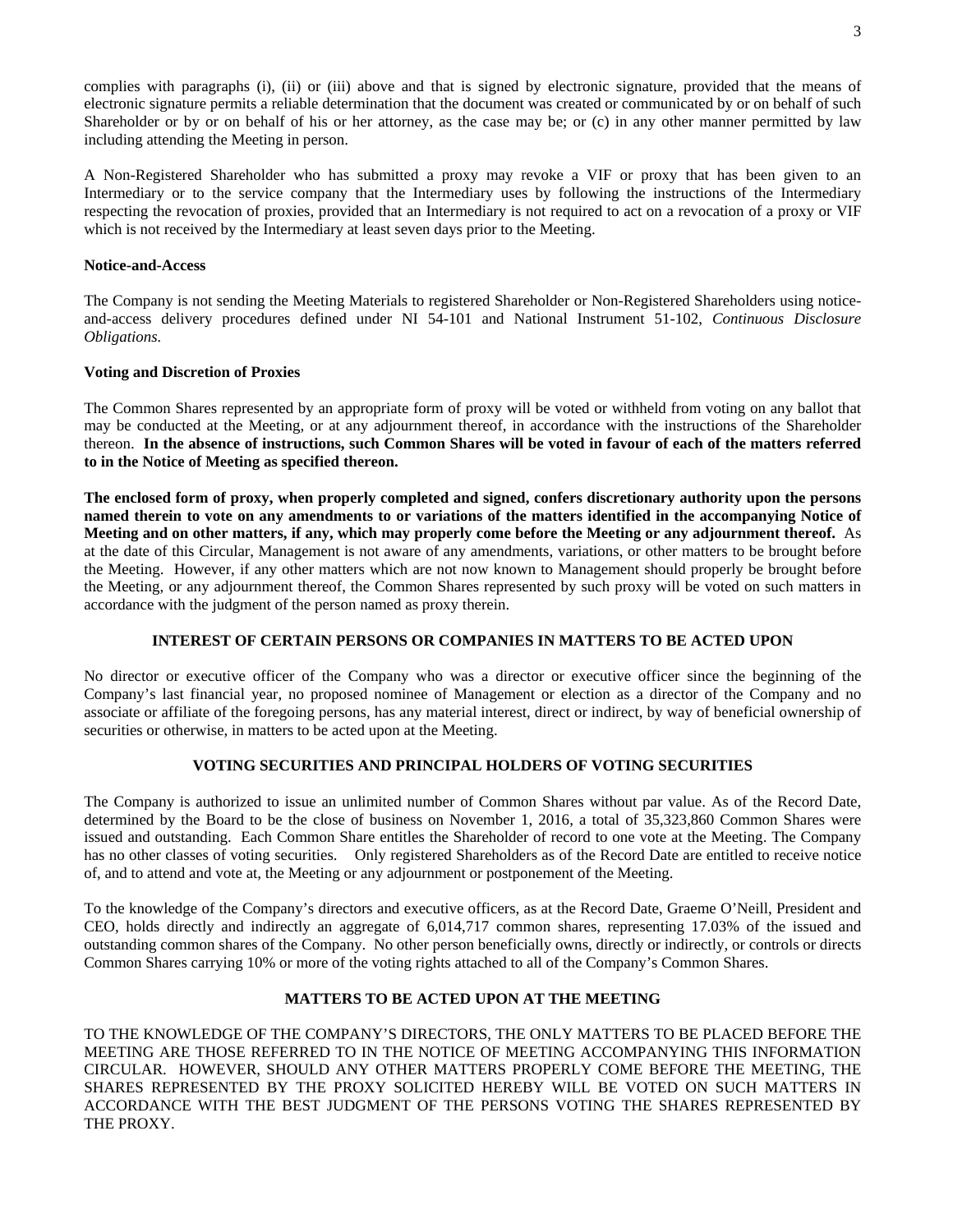# **PARTICULARS OF MATTERS TO BE ACTED ON**

# **1. Financial Statements**

The Board has approved the audited comparative financial statements for the fiscal year ended December 31, 2015, together with the auditor's report thereon. Copies of these financial statements have been sent to those Shareholders who had requested receipt of same and are also available on SEDAR at www.sedar.com.

# **2. Reappointment of Auditors**

At the Meeting, Shareholders will be asked to consider and approve the reappointment of Charlton and Company to serve as auditor of the Company until the next annual general meeting of Shareholders at a remuneration to be fixed by the Board. Charlton and Company was first appointed in 2010.

**Unless the Shareholder direct that his or her Common Shares are to be withheld from voting in connection with the appointment of auditors, the persons named in the enclosed form of proxy intend to vote FOR the appointment of Charlton and Company, to serve as auditors of the Company until the next annual meeting of the Shareholder and to authorize the Board to fix their remuneration.** 

# **3. Set Numbers of Directors**

At the Meeting, Shareholders will be asked to consider and approve an ordinary resolution to set the number of directors of the Company for the ensuing year at four. The number of directors will be approved if the affirmative vote of at least a majority of Common Shares present or represented by proxy at the Meeting and entitled to vote thereat are voted in favour of setting the number of directors at four.

# **Management recommends the approval of the resolution to set the number of directors of the Company at four**.

# **4. Election of Directors**

The Company's current Board consists of Graeme James O'Neill, John Cerenzia, Clay M. Conway, and Corey Klassen. Each director elected will hold office until the next annual general meeting or until his or her successor is duly elected or appointed unless his or her office is earlier vacated in accordance with the articles of the Company or unless he or she becomes disqualified to act as director.

Management of the Company does not contemplate that any of the nominees will be unable to serve as a director but, if that should occur for any reason prior to the Meeting, the persons designated in the enclosed form of Proxy reserve the right to vote for other nominees in their discretion.

Management of the Company proposes to nominate the following four persons as further described in the table below, for election by the Shareholders as directors of the Company to hold office until the next annual meeting. Information concerning such persons, as furnished by the individual nominees, as at Record Date, is as follows:

| <b>Name, Province or State and</b><br><b>Country of Residence and Present</b><br><b>Position with the Company</b> | <b>Principal Occupation and, if not</b><br>at Present an Elected Director,<br><b>Employment During the past</b><br><b>Five Years</b> | Date of<br>Appointment<br>as a Director | <b>Number of Shares</b><br><b>Beneficially</b><br>Owned $^{(2)(3)}$ |
|-------------------------------------------------------------------------------------------------------------------|--------------------------------------------------------------------------------------------------------------------------------------|-----------------------------------------|---------------------------------------------------------------------|
| Graeme James O'Neill <sup>(1)</sup>                                                                               | Businessman; President of                                                                                                            | 2004                                    | 6,014,717                                                           |
| British Columbia, Canada                                                                                          | Highcard Exploration Inc., a                                                                                                         |                                         |                                                                     |
| President, CEO and Director                                                                                       | management services company.                                                                                                         |                                         |                                                                     |
| John Cerenzia <sup>(4)</sup>                                                                                      | <b>Independent Business Consultant</b>                                                                                               | 2004                                    | 100,000                                                             |
| Ontario, Canada                                                                                                   | since 1996.                                                                                                                          |                                         |                                                                     |
| Director                                                                                                          |                                                                                                                                      |                                         |                                                                     |
| Clay M Conway <sup>(1)(4)</sup>                                                                                   | Independent Geological                                                                                                               | 2011                                    | Nil                                                                 |
| Arizona, U.S.A.                                                                                                   | Consultant since 1996.                                                                                                               |                                         |                                                                     |
| Director                                                                                                          |                                                                                                                                      |                                         |                                                                     |
| Corey Klassen <sup>(1)(4)</sup>                                                                                   | <b>Business Development Manager</b>                                                                                                  | 2010                                    | 34,000                                                              |
| Saskatchewan, Canada                                                                                              | and Mortgage Broker since 1999.                                                                                                      |                                         |                                                                     |
| Director                                                                                                          |                                                                                                                                      |                                         |                                                                     |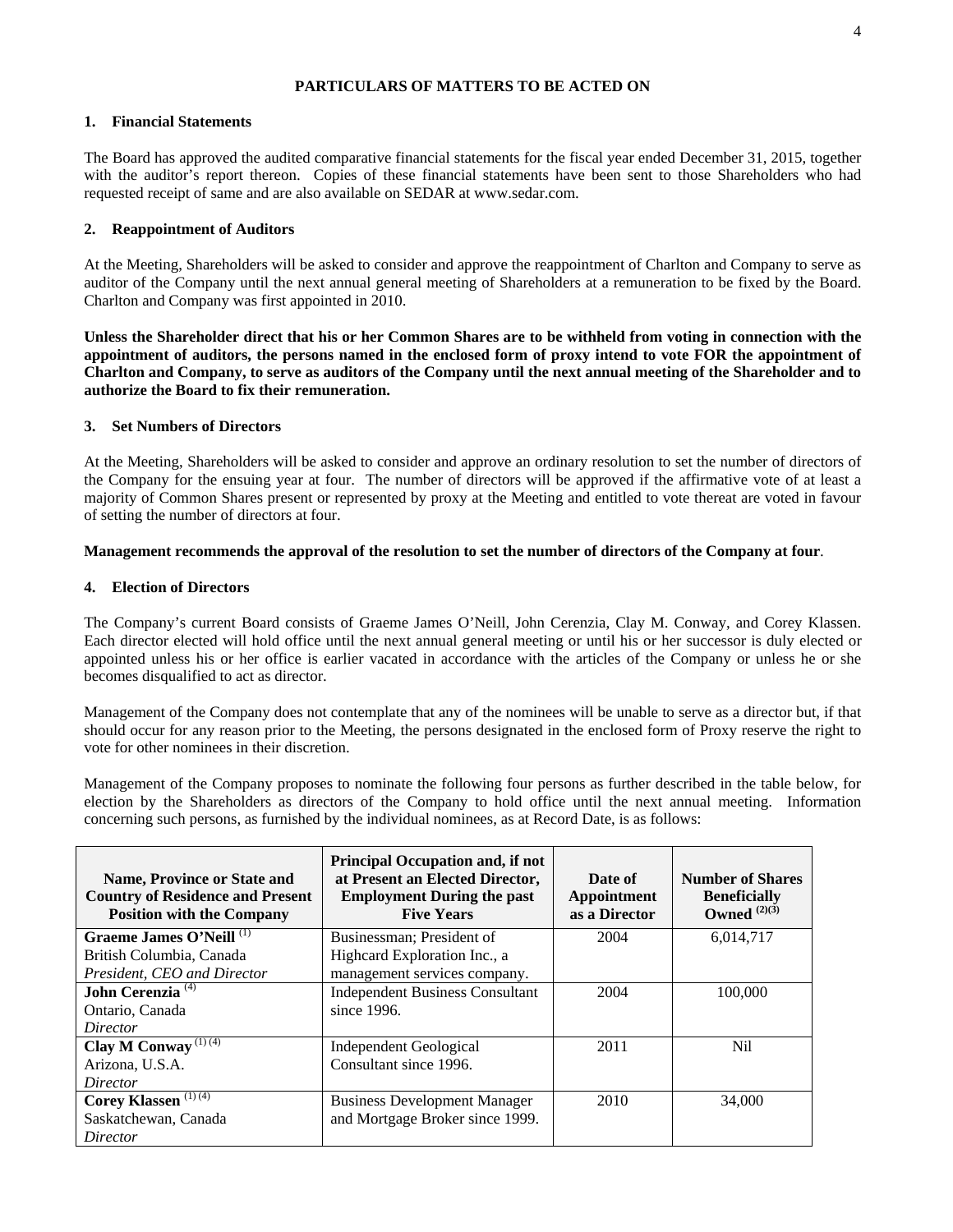- *(1) Member of the Audit Committee.*
- *(2) The information as to principal occupation, business or employment and common shares beneficially owned or controlled is not within the knowledge of the management of the Company and has been furnished by the respective nominees. Unless otherwise stated above, any nominees named above not elected at the last annual general meeting have held the principal occupation or employment indicated for at least five years.*
- *(3) Voting securities beneficially owned, directly or indirectly, or over which control or direction is exercised.*
- *(4) Member of the Compensation Committee.*

Management does not contemplate that any of the nominees will be unable to serve as a director. However, if a nominee should be unable to so serve for any reason prior to the Meeting, the persons named in the enclosed form of proxy reserve the right to vote for another nominee in their discretion. The persons named in the enclosed form of proxy intend to vote for the election of all of the nominees whose names are set forth above.

#### **Corporate Cease Trade Orders, Bankruptcies, Penalties or Sanctions or Individual Bankruptcies**

Except as noted below, to the knowledge of the Company, no proposed director of the Company:

- a) Is, at the date of this Circular, or has been within 10 years before the date of this Circular, a director, Chief Executive Officer ("**CEO**") or Chief Financial Officer ("**CFO**") of any company (including Bayhorse), that:
	- (i) was subject to a cease trade order, an order similar to a cease trade order or an order that denied the relevant company access to any exemption under securities legislation, for a period of more than 30 consecutive days, that was issued while the proposed director was acting in the capacity as director, CEO or CFO; or
	- (ii) was subject to a cease trade order, an order similar to a cease trade order or an order that denied the relevant company access to any exemption under securities legislation, for a period of more than 30 consecutive days, that was issued after the proposed director ceased to be a director, CEO or CFO and which resulted from an event that occurred while that person was acting in the capacity as director, CEO or CFO; or
- b) is, as at the date of this Circular, or has been within 10 years before the date of the Circular, a director or executive officer of any company (including Bayhorse) that, while that person was acting in that capacity, or within a year of that person ceasing to act in that capacity, became bankrupt, made a proposal under any legislation relating to bankruptcy or insolvency or was subject to or instituted any proceedings, arrangement or compromise with creditors or had a receiver, receiver manager or trustee appointed to hold its assets; or
- c) has, within the 10 years before the date of this Circular, become bankrupt, made a proposal under any legislation relating to bankruptcy or insolvency, or become subject to or instituted any proceedings, arrangement or compromise with creditors, or had a receiver, receiver manager or trustee appointed to hold the assets of the proposed director; or
- d) has been subject to any penalties or sanctions imposed by a court relating to securities legislation or by a securities regulatory authority or has entered into a settlement agreement with a securities regulatory authority; or
- e) has been subject to any penalties or sanctions imposed by a court or regulatory body that would likely be considered important to a reasonable securityholder in deciding whether to vote for a proposed director.

# **Unless the Shareholder directs that his or her shares be otherwise voted or withheld from voting in connection with the election of directors, the persons named in the enclosed Proxy will vote FOR the election of the five nominees whose names are set forth above.**

# **Approval of Incentive Stock Option Plan**

The Company's current Stock Option Plan (the "**Option Plan**") is a "rolling" stock option plan, which makes a maximum of 10% of the issued and outstanding Common Shares available for issuance thereunder. The policies of the Exchange require that a rolling plan such as the Option Plan be approved by the Shareholders on an annual basis.

The purpose of the Option Plan is to provide directors, officers and key employees of, and certain other persons who provide services to, the Company with an opportunity to purchase Common Shares of the Company at a specific price, and subsequently benefit from any appreciation in the value of the Common Shares. This provides an incentive for such persons to contribute to the future success of the Company and enhances the ability of the Company to attract and retain skilled and motivated individuals, thereby increasing the value of the Common Shares for the benefit of all Shareholders.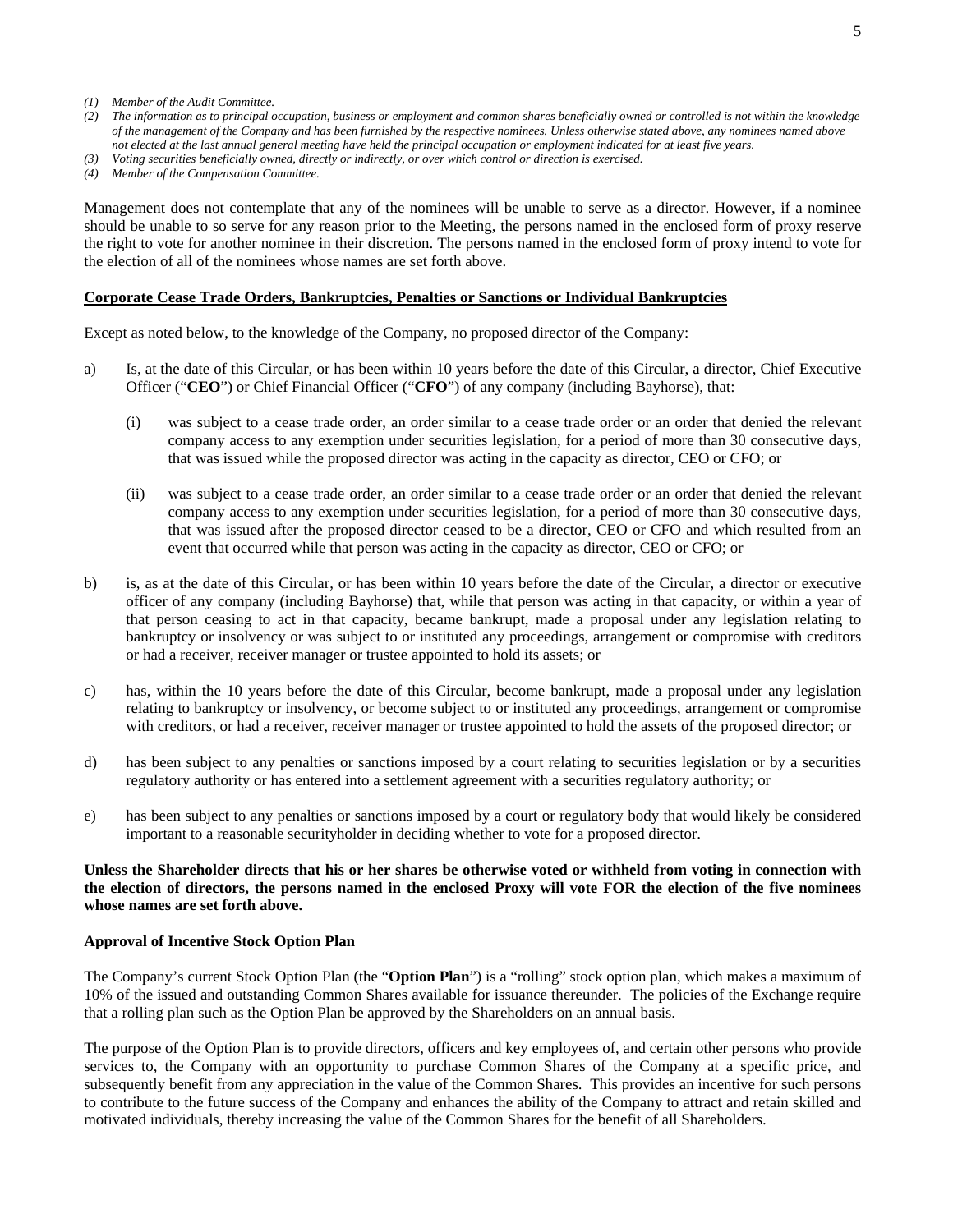The exercise price of stock options granted under the Option Plan will be determined by the Board and will be priced in accordance with the policies of the Exchange, and will not be less than the closing price of the Common Shares on the Exchange on the date prior to the date of grant less any allowable discounts. All options granted under the Option Plan will have a maximum term of five years.

The Option Plan provides that it is solely within the discretion of the Board to determine who should receive options and how many they should receive. The Board may issue a majority of the options to insiders of the Company. However, the Option Plan provides that in no case will the Option Plan or any existing share compensation arrangement of the Company result, at any time, in the issuance to any option holder, within a one year period, of a number of Common Shares exceeding 5% of the Company's issued and outstanding Common Share capital. The full text of the Option Plan is available for review by any Shareholder up until the day preceding the Meeting at the Company's head office located at 137 Ranelagh Avenue, Burnaby, BC, and will also be available at the Meeting.

Upon the approval of the Option Plan by Shareholders, Shareholder approval will not be required or sought on a case-bycase basis for the purpose of the granting of options and the exercise of options under the Option Plan. At the Meeting, Shareholders will be asked to approve an ordinary resolution approving the Option Plan. The text of the resolution to be considered and, if thought fit, approved at the Meeting is as follows:

# *"RESOLVED THAT:*

- *(a) Subject to the approval of the TSX Venture Exchange, the Company's incentive stock option plan, which makes a total of 10% of the issued and outstanding shares of the Company available for issuance thereunder as described in the Company's Management Information Circular dated November 1, 2016 be and is hereby ratified, confirmed and approved.*
- *(b) Any one director or officer of the Company be and is hereby authorized and directed to perform all such acts, deeds and things and execute all such documents and other instruments as may be required to give effect to the true intent of this resolution."*

Approval of the resolution will require the affirmative vote of a majority of the votes cast at the Meeting in respect thereof.

**Management of the Company recommends that Shareholders vote in favour of the approval of the Option Plan, and if named as proxy, the management designees intend to vote the Common Shares represented by such proxy FOR approval of the Stock Option Plan, unless otherwise directed in the form of proxy.** 

# **OTHER MATTERS WHICH MAY COME BEFORE THE MEETING**

Management is not aware of any other matter to come before the Meeting other than as set forth in the Notice of Meeting. If any other matter properly comes before the Meeting, it is the intention of the persons named in the enclosed form of proxy to vote the Common Shares represented thereby in accordance with their best judgment on such matter.

# **STATEMENT OF CORPORATE GOVERNANCE PRACTICES**

National Instrument 58-201 – *Corporate Governance Guidelines* ("**NI 58-201**") establishes corporate governance guidelines which apply to all public companies. The Company has reviewed its own corporate governance practices in light of these guidelines. NI 58-101 mandates disclosure of corporate governance practices which disclosure is set out below.

# **Board of Directors**

The Board is currently comprised of four directors and it is proposed that four directors will be nominated at the Meeting.

NI 58-201 recommends that the board of directors of every listed company should consist of a majority of individuals who qualify as "independent" directors under National Instrument 52-110 ("NI 52-110"), which provides that a director is independent if he or she has no direct or indirect "material relationship" with the company. "Material relationship" is defined as a relationship which could, in the view of the company's board of directors, be reasonably expected to interfere with the exercise of a director's independent judgment.

Of the proposed nominees, one nominee, Graeme O'Neill, is considered "not independent" as he is the President and CEO of the Company. Each of the remaining three proposed directors is considered by the Board to be "independent", within the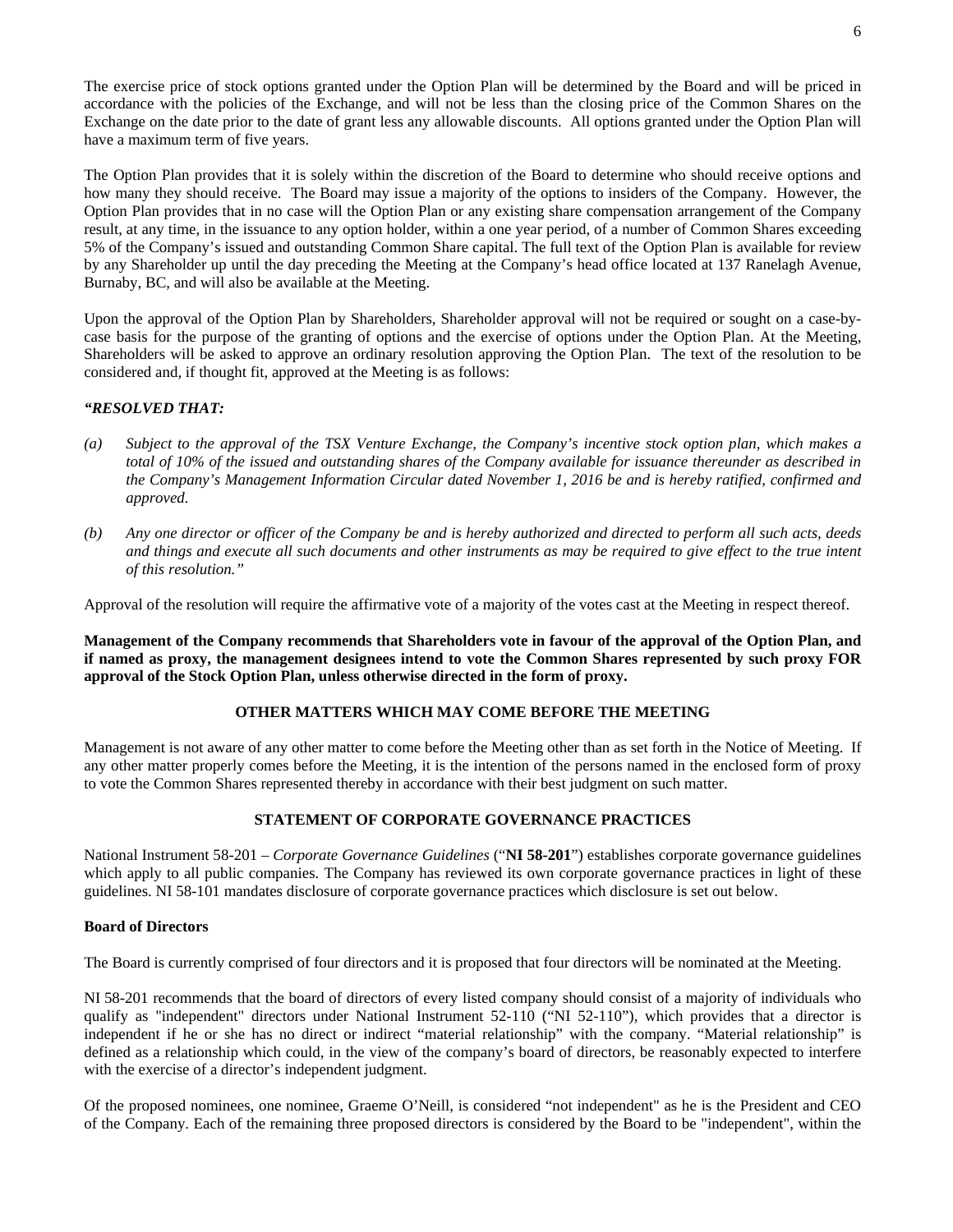meaning of NI 52-110. In assessing Form 58-101F1 and making the foregoing determinations, the circumstances of each director have been examined in relation to a number of factors.

# **Mandate of the Board of Directors**

The Board has responsibility for the stewardship of the Company. That stewardship includes responsibility for strategic planning, identification of the principal risks of the Company's business and implementation of appropriate systems to manage these risks, succession planning (including appointing, training and monitoring senior management), communications with investors and the financial community and the integrity of the Company's internal control and management information systems.

# **Directorships**

The participation of the current directors in other reporting issuers is as follows:

| <b>Name of Director</b>             | <b>Name of Other Reporting Issuer</b> |  |  |
|-------------------------------------|---------------------------------------|--|--|
| Graeme James O'Neill <sup>(1)</sup> | Silcom Systems Inc.                   |  |  |
| John Cerenzia <sup>(2)</sup>        | Silcom Systems Inc.                   |  |  |
| Clay M Conway $(1)(2)$              | N/A                                   |  |  |
| Corey Klassen <sup>(1)(2)</sup>     | Armadillo Resources Ltd.              |  |  |
|                                     | Marapharm Ventures Inc.               |  |  |

*(1) Member of the Audit Committee.* 

*(2) Member of the Compensation Committee.* 

# **Orientation and Continuing Education**

The Company has not formalized an orientation program. However, if a new director is appointed or elected, he or she is provided with orientation and education about the Company which would include information the duties and obligations of directors, the business and operations of the Company, documents from recent board meetings and opportunities for meetings and discussion with senior management and other directors. Specific details of the orientation of each new director would be tailored to that director's individual needs and areas of interest.

The Company does provide continuing education opportunities to directors so that they may maintain or enhance their skills and abilities as directors and ensure that their knowledge and understanding of the Company's business remains current.

# **Ethical Business Conduct**

The Company has not taken any formal steps to promote a culture of ethical business conduct, but the Company and its management are committed to conducting its business in an ethical manner. This is accomplished by management actively doing the following in its administration and conduct of the Company's business:

- 1. The promotion of integrity and deterrence of wrongdoing.
- 2. The promotion of honest and ethical conduct, including the ethical handling of actual or apparent conflicts of interest.
- 3. The promotion of avoidance or absence of conflicts of interest.
- 4. The promotion of full, fair, accurate, timely and understandable disclosure in public communications made by the Company.
- 5. The promotion of compliance with applicable governmental laws, rules and regulations.
- 6. Providing guidance to the Company's directors, officers and employees to help them recognize and deal with ethical issues.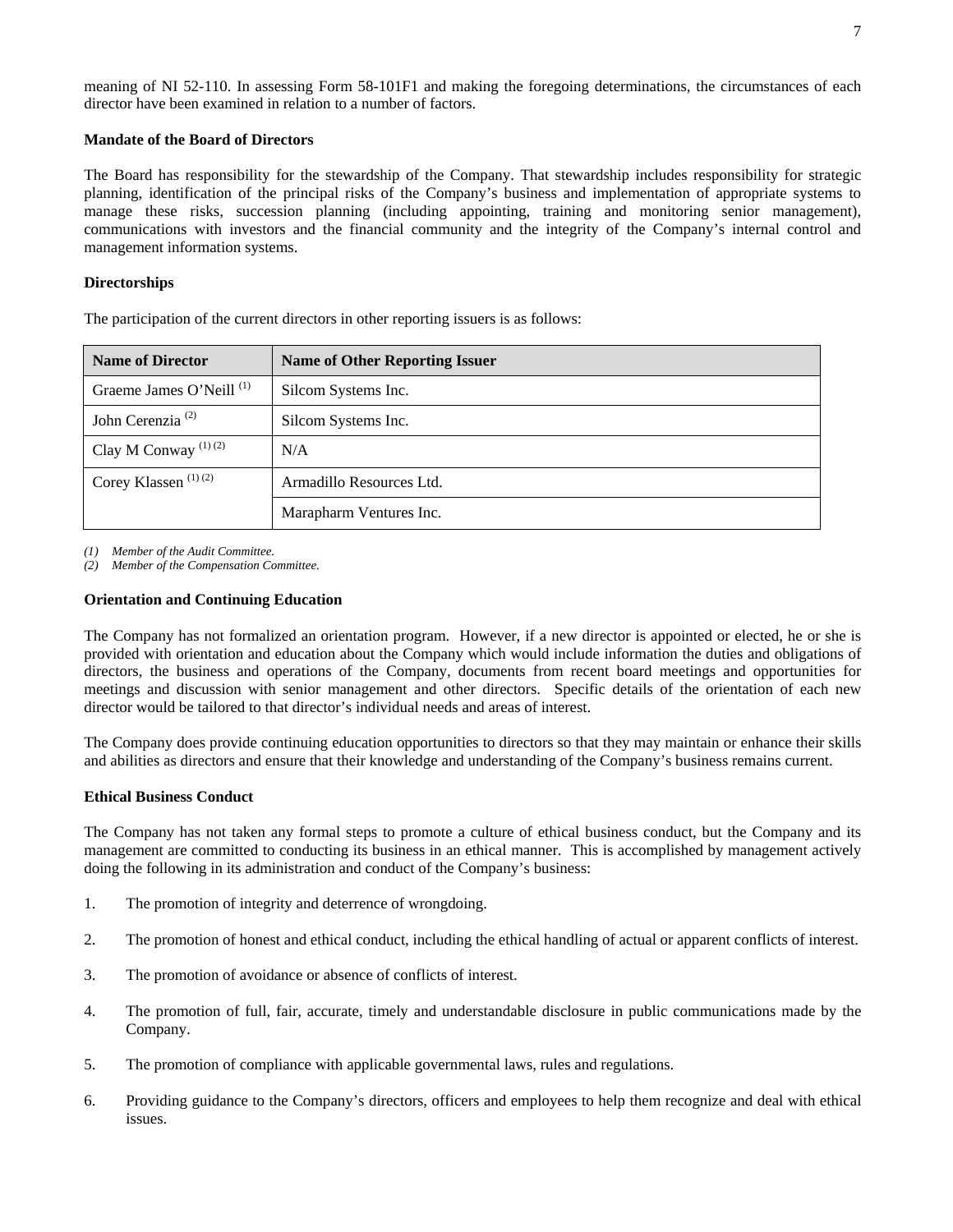#### **Nomination of Directors**

The Board as a whole is responsible for identifying and evaluating qualified candidates for nomination to the Board. In identifying candidates, the Board considers the competencies and skills that the Board considers to be necessary for the Board, as a whole, to possess, the competencies and skills that the Board considers each existing director to possess, the competencies and skills each new nominee will bring to the Board and the ability of each new nominee to devote sufficient time and resources to his or her duties as a director.

# **Compensation**

The Compensation Committee (the "**Compensation Committee**") is comprised of John A. Cerenzia, Clay Conway and Corey Klassen. The Compensation Committee is responsible for reviewing the adequacy and form of compensation paid to the Company's executives and key employees, and ensuring that such compensation realistically reflects the responsibilities and risks of such positions. In fulfilling its responsibilities, the Compensation Committee evaluates the performance of the chief executive officer and other senior management in light of corporate goals and objectives, and makes recommendations to the Board with respect to compensation levels based on such evaluations. The directors currently do not receive any remuneration for their acting in such capacity.

### **Other Board Committees**

The Board has not established any committees other than the Audit Committee and the Compensation Committee.

#### **Assessments**

The Board has not developed written descriptions or objectives for its executives and looks to generally accepted industry standards as adequately delineating the roles and responsibilities of such persons. There is no formal process for regular assessment of the Board, its committees and individual directors. The Board informally assesses performance through ongoing dialogue amongst Board members.

# **AUDIT COMMITEE**

#### *General*

The Audit Committee is a standing committee of the Board of Directors, the primary function of which is to assist the Board of Directors in fulfilling its financial oversight responsibilities, which will include monitoring the quality and integrity of the Company's financial statements and the independence and performance of the Company's external auditor, acting as a liaison between the Board and the Company's external auditor, reviewing the financial information that will be publicly disclosed and reviewing all audit processes and the systems of internal controls management and the Board have established.

#### *Terms of Reference for the Audit Committee*

The Board has adopted the Terms of Reference for the Audit Committee, which sets out the Audit Committee's mandate, organization, powers and responsibilities. The Audit Committee's Terms of Reference is attached as Schedule "A" to this Circular.

#### *Composition*

The Audit Committee consists of the following three directors. Also indicated is whether they are 'independent' and 'financially literate':

| <b>Name of Member</b> | Independent $(1)$ | <b>Financially Literate</b> <sup>(2)</sup> |
|-----------------------|-------------------|--------------------------------------------|
| Graeme O'Neill        | Not Independent   | <b>Financially Literate</b>                |
| Clay Conway           | Independent       | <b>Financially Literate</b>                |
| Corey Klassen         | Independent       | <b>Financially Literate</b>                |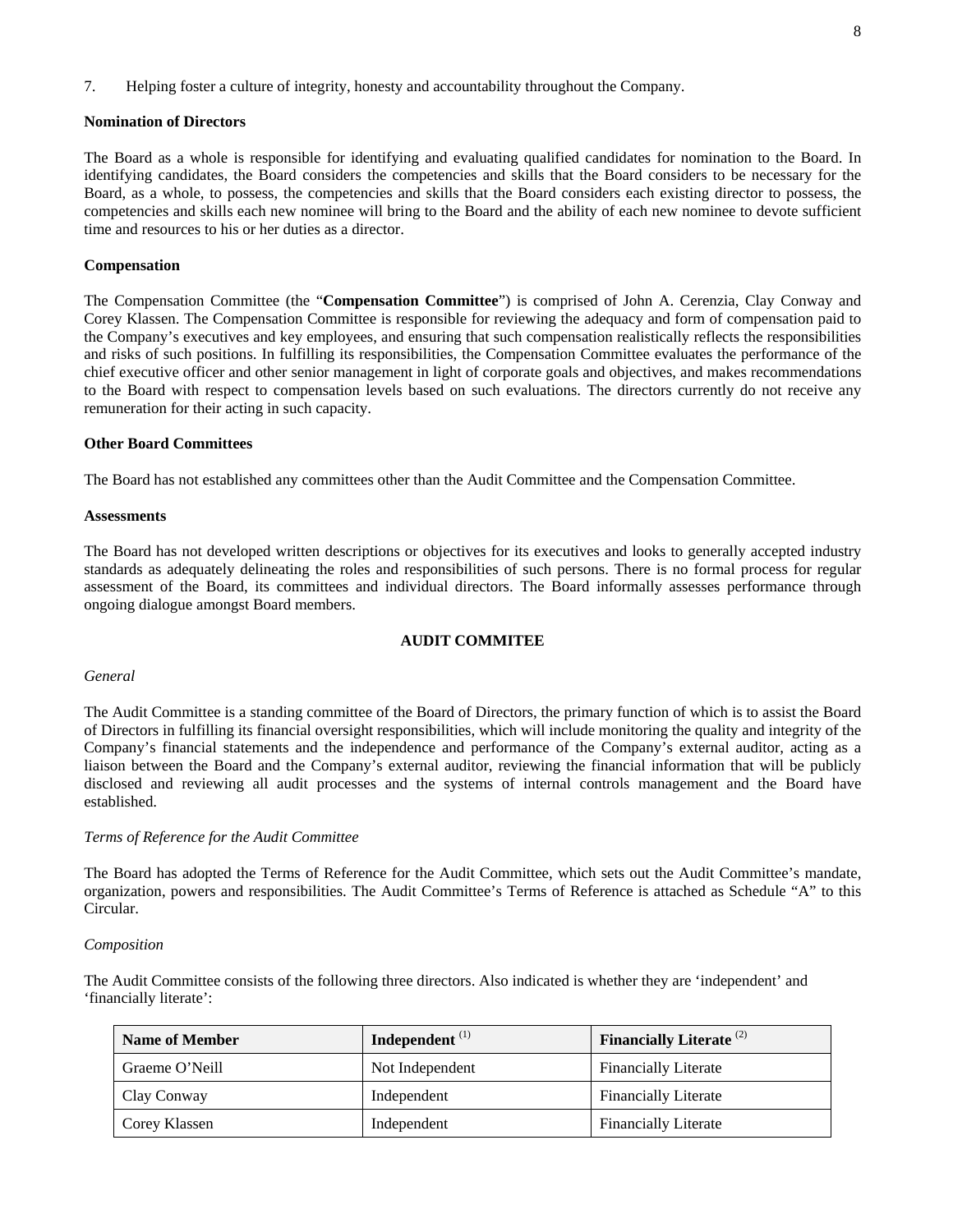- *(1) A member of the Audit Committee is independent if he has no direct or indirect 'material relationship' with the Company. A material relationship is a relationship which could, in the view of the Board of Directors, reasonably interfere with the exercise of a member's independent judgment. An executive officer of the Company, such as the President or Secretary, is deemed to have a material relationship with the Company.*
- *(2) A member of the Audit Committee is financially literate if he has the ability to read and understand a set of financial statements that present a breadth and level of complexity of accounting issues that are generally comparable to the breadth and complexity of the issues that can reasonably be expected to be raised by the Company's financial statements.*

Because the shares of the Company are listed on the Exchange, it is categorized as a venture issuer. As a result, National Instrument 52-110 *Audit Committees* ("NI 52-110") exempts the members of the Company's Audit Committee from being independent.

### *Audit Committee Oversight*

Since the commencement of the Company's most recently completed financial year, there has not been a recommendation to the Audit Committee to nominate or compensate an external auditor which was not adopted by the Board of Directors.

#### *Reliance on Certain Exemptions*

Since the commencement of the Company's most recently completed financial year, the Company has not relied on the exemption in section 2.4 (*De Minimis Non-audit Services*) of NI 52-110 or an exemption from NI 52-110, in whole or in part, granted under Part 8 (*Exemptions*) of NI 52-110.

#### *Pre-Approval Policies and Procedures*

The Audit Committee has not adopted specific policies and procedures for the engagement of non-audit services, however, as provided for in NI 52-110, the Audit Committee must pre-approve all non-audit services to be provided to the Company or its subsidiaries, unless otherwise permitted by NI 52-110.

The table below sets out all fees billed by the Company's external auditors in each of the Company's two most recently completed financial years.

#### *External Auditor Services Fees (By Category)*

| <b>Financial Year Ending</b> | Audit Fees <sup>(1)</sup> | Audit Related Fees <sup>(2)</sup> | Tax Fees $(3)$ | All Other Fees <sup>(4)</sup> |
|------------------------------|---------------------------|-----------------------------------|----------------|-------------------------------|
| December 31, 2015            | \$29,500                  | \$Nil                             | <b>SNil</b>    | \$Nil                         |
| December 31, 2014            | \$25.000                  | \$Nil                             | \$Nil          | <b>SNil</b>                   |

*(1) The aggregate fees billed by the Company's auditor for audit fees.* 

*(2) The aggregate fees billed for assurance and related services by the Company's auditor that are reasonably related to the performance of the audit or review of the Company's financial statements and are not disclosed in the 'Audit Fees' column.* 

*(3) The aggregate fees billed for professional services rendered by the Company's Auditor for tax compliance, tax advice and tax planning. These services involved the filing of the Company's annual tax returns.* 

*(4) The aggregate fees billed for professional services other than those listed in the other three columns.* 

#### *Exemption for Venture Issuers*

The Company is a "venture issuer" as defined in NI 52-110 and is relying on the exemption contained in Section 6.1 of NI 52-110, which exempts the Company from the requirements of Part 5 (Reporting Obligations) of NI 52-110.

# **STATEMENT OF EXECUTIVE COMPENSATION**

The following Statement of Executive Compensation is prepared in accordance with National Instrument Form 51-102F6. The purpose of this Statement of Executive Compensation is to provide disclosure of all compensation earned by directors and certain executive officers in connection with their position as a director or officer of, or consultant to, the Company.

# **Named Executive Officers**

For the purpose of this Circular, a Named Executive Officer ("**NEO**") of the Company means each of the following individuals: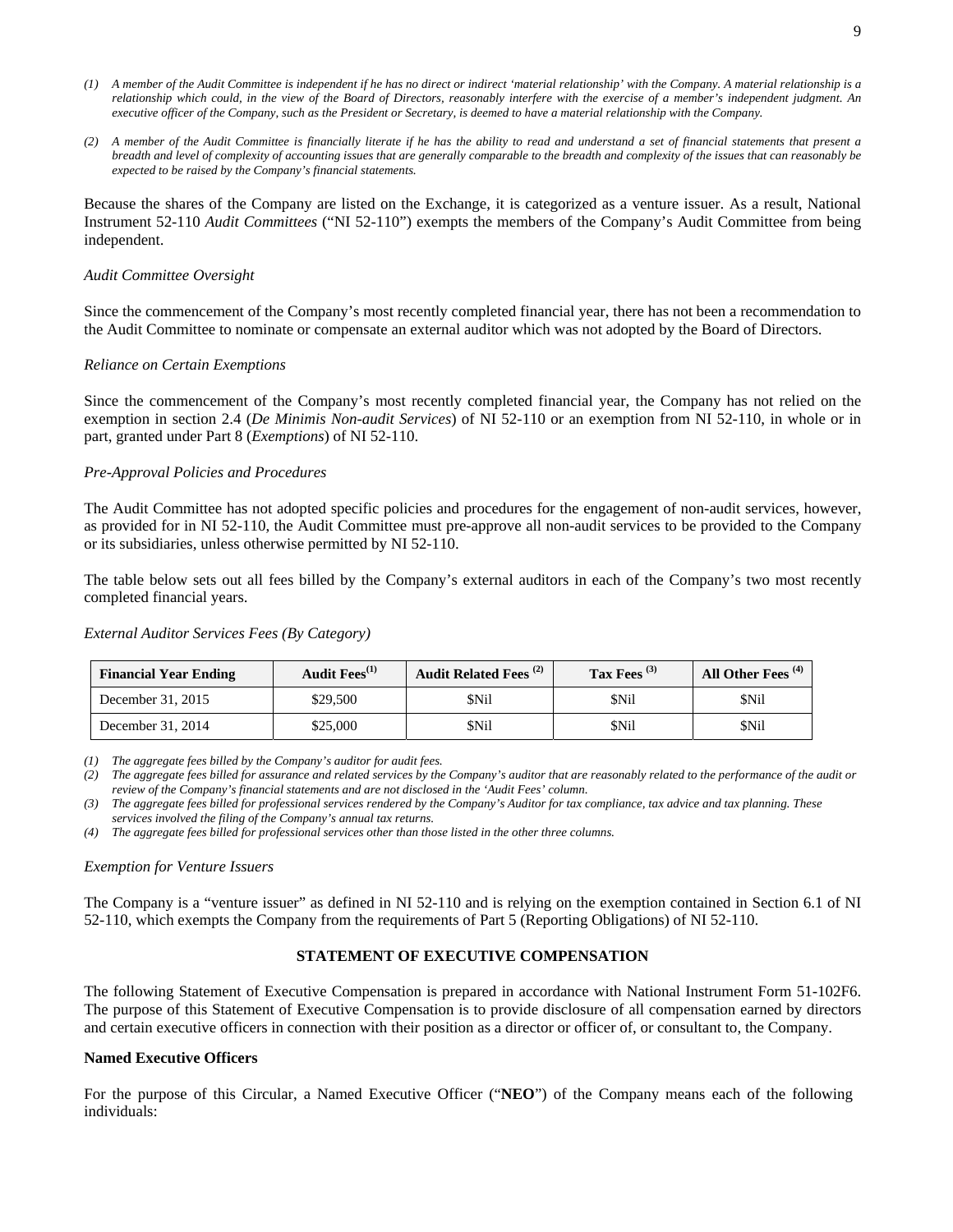- a) the CEO of the Company;
- b) the CFO of the Company;
- c) each of the Company's three most highly compensated executive officers, or the three most highly compensated individuals acting in a similar capacity, other than the CEO and CFO, at the end of the most recently completed financial year whose total compensation was, individually, more than \$150,000, as determined in accordance with subsection 1.3(6) of Form 51-102F6, for that financial year; and
- d) each individual who would be an NEO under paragraph (c) but for the fact that the individual was neither an executive officer of the company, nor acting in a similar capacity, at the end of that financial year.

For the financial year ended December 31, 2015, the Company had two NEOs being Graeme O'Neill, President and CEO, and Anike Li, former CFO.

# **Compensation Discussion and Analysis**

# *Compensation Program Objectives*

The objectives of the Company's executive compensation program are as follows:

- to attract, retain and motivate talented executives who create and sustain the Company's continued success;
- to align the interests of the Company's executives with the interests of the Company's shareholders; and
- to provide total compensation to executives that is competitive with that paid by other companies of comparable size engaged in similar business in appropriate regions.

Overall, the executive compensation program aims to design executive compensation packages that meet executive compensation packages for executives with similar talents, qualifications and responsibilities at companies with similar financial, operating and industrial characteristics. The Company is a venture issuer company involved in mineral exploration and development; therefore it has not yet generated any revenue from operations. As a result, the use of traditional performance standards, such as corporate profitability, is not considered by the Company to be appropriate in the evaluation of the performance of the NEOs.

# *Purpose of the Compensation Program*

The Company's executive compensation program has been designed to reward executives for reinforcing the Company's business objectives and values, for achieving the Company's performance objectives and for their individual performances.

# *Elements of Compensation Program*

The executive compensation program consists of a combination of base salary, performance bonus and stock option incentives.

# *Purpose of Each Element of the Executive Compensation Program*

The base salary of an NEO is intended to attract and retain executives by providing a reasonable amount of non-contingent remuneration.

In addition to a fixed base salary, each NEO is eligible to receive a performance-based bonus meant to motivate the NEO to achieve short-term goals. The pre-established, quantitative target(s) used to determine performance bonuses are set each fiscal year. Awards under this plan are made by way of cash payments only, which payment are made at the end of the fiscal year.

Stock options are generally awarded to NEOs on an annual basis based on performance measured against set objectives. The granting of stock options upon hire aligns NEOs' rewards with an increase in shareholder value over the long term. The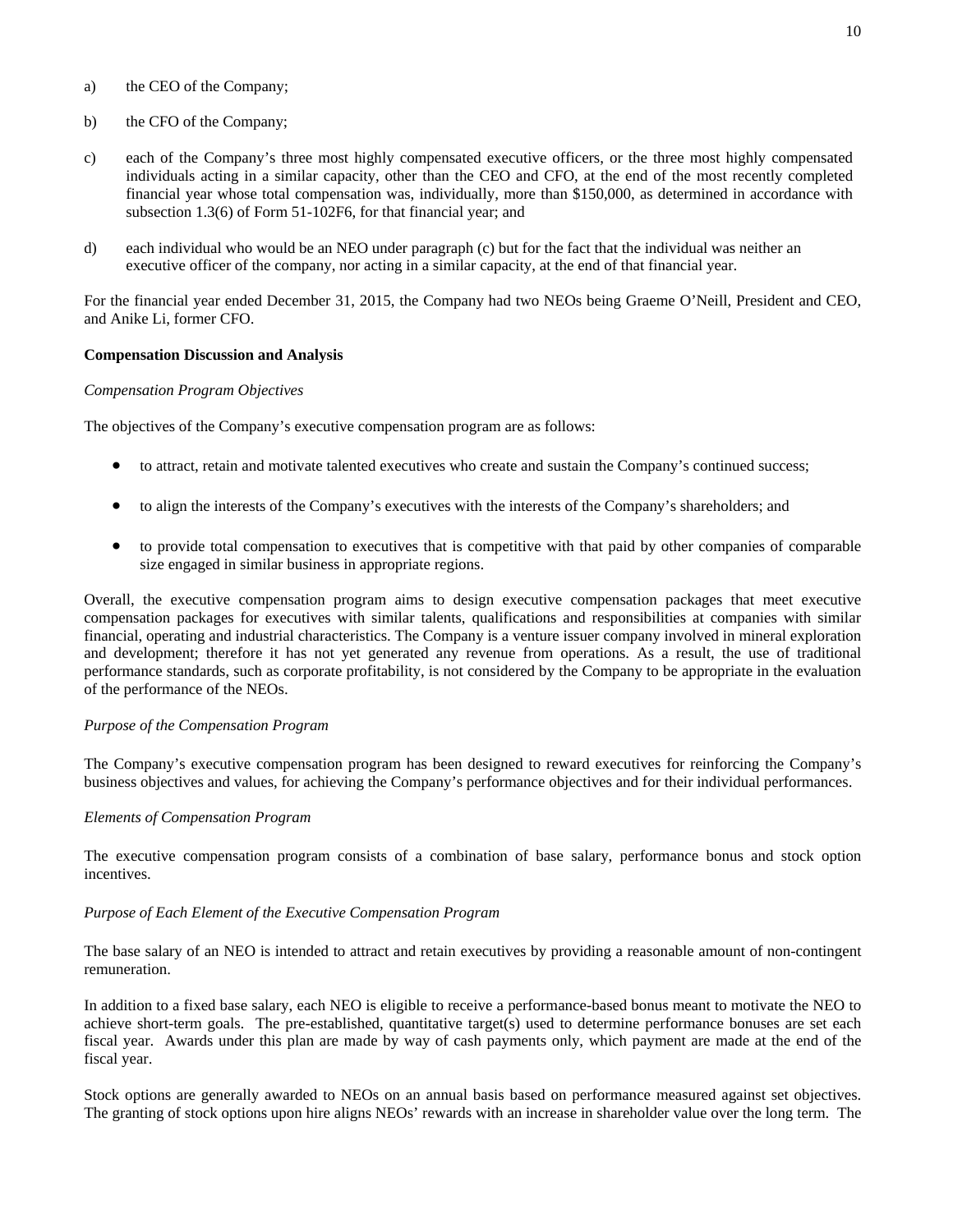use of stock options encourages and rewards performance by aligning an increase in each NEO's compensation with increases in the Company's performance and in the value of the shareholders' investments.

*Determination of the Amount of Each Element of the Executive Compensation Program, Compensation Risk and Compensation Governance* 

Compensation of the NEOs of the Company is reviewed annually by the Compensation Committee, which makes its recommendations to the Board of Directors of the Company (the "**Board**"), which approves the compensation of the NEOs. The Company has not retained any compensation advisor or compensation consultant in respect of its compensation policies.

The Board reviews from time to time and at least once annually, the risks, if any, associated with the Company's compensation policies and practices at such time. Such a review occurs at the time of preparation of the Compensation Discussion & Analysis. Implicit in the Board's mandate is that the Company's policies and practices respecting compensation, including those applicable to the Company's executives, be designed in a manner which is in the best interests of the Company and its shareholders and risk implications is one of many considerations which are taken into account in such design.

It is anticipated that the majority of the Company's executive compensation will consist of options granted under the Plan. Such compensation is both "long term" and "at risk" and, accordingly, is directly linked to the achievement of long term value creation. As the benefits of such compensation, if any, are not realized by the executive until a significant period of time has passed, the ability of executives to take inappropriate or excessive risks that are beneficial to them from the standpoint of their compensation at the expense of the Company and its shareholders is limited.

The other two elements of compensation, consulting fees and performance bonuses, represent the remaining portion of an executive's total compensation. While neither salary nor bonus are "long term" or "at risk", as noted above, these components of compensation are not at a level of total compensation whereby an executive would take inappropriate or excessive risks at the expense of the Company and its shareholders that would be beneficial to them from the standpoint of their short term compensation when their long term compensation might be put at risk from their actions.

Due to the small size of the Company, and the current level of the Company's activity, the Board are able to closely monitor and consider any risks which may be associated with the Company's compensation policies and practices. Risks, if any, may be identified and mitigated through regular Board meetings during which, financial and other information of the Company are reviewed, and which includes executive compensation. No risks have been identified arising from the Company's compensation policies and practices that are reasonably likely to have a material adverse effect on the Company.

NEOs and directors of the Company are not permitted to purchase financial instruments, including, for greater certainty, prepaid variable forward contracts, equity swaps, collars, or units of exchange funds, that are designed to hedge or offset a decrease in market value of equity securities granted as compensation or held, directly or indirectly, by the NEO or director*.*

Compensation of the NEOs of the Company is reviewed annually by the Compensation Committee, which approves the compensation of the NEOs.

#### *Compensation Committee*

The Board has established a Compensation Committee which is responsible for reviewing the adequacy and form of compensation paid to the Company's executives and key employees, and ensuring that such compensation realistically reflects the responsibilities and risks of such positions. In fulfilling its responsibilities, the Compensation Committee evaluates the performance of the chief executive officer and other senior management in light of corporate goals and objectives, and makes recommendations with respect to compensation levels based on such evaluations.

# *Base Salary*

The base salary review of each NEO takes into consideration the current competitive market conditions, experience, proven or expected performance, and the particular skills of the NEO. Base salary is not evaluated against a formal "peer group". The Compensation Committee relies on the general experience of its members in setting base salary amounts.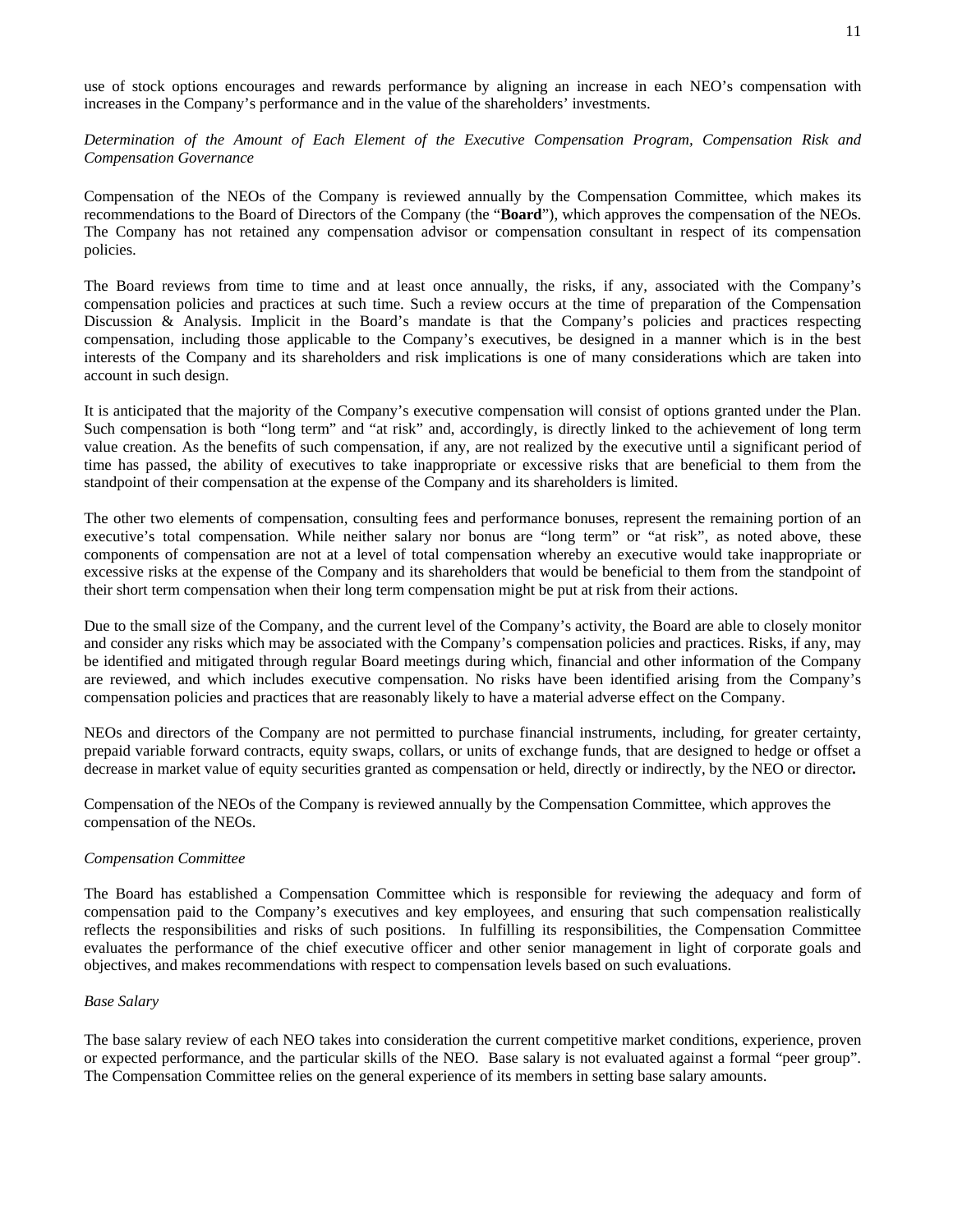# *Performance Bonuses*

The Compensation Committee oversees the operation of the Corporation's bonus plan by evaluating and approving the targets and the objectives to be met by the NEO and the amount of bonus payable at specific levels of attainment of those targets and objectives. The bonus for each individual NEO varies dependent upon the position and the factors considered in assessing the bonus amounts include, but are not limited to, expense control and attainment of specific strategic business goals.

# *Stock Options*

The Company has established a "rolling" stock option plan under which stock options up to a maximum of 10% of the Company's issued and outstanding share capital can be granted to directors, officers and consultants as in incentive to serve the Company in attaining its goal of improved Shareholder value. The Board, based upon recommendations of the Compensation Committee where appropriate, determines which NEOs (and other persons) are entitled to participate in the Option Plan; determines the number of options granted to such individuals; and determines the date on which each option is granted and the corresponding exercise price. The Board makes these determinations subject to the provisions of the existing Option Plan and, where applicable, the policies of the Exchange. Previous grants of option-based awards are taken into account when considering new grants.

As at the date of this Circular, the Company has a total of 2,475,000 options outstanding pursuant to the Option Plan.

# *Link to Overall Compensation Objectives*

Each element of the executive compensation program has been designed to meet one or more objectives of the overall program.

The fixed base salary of each NEO, combined with the granting of stock options, has been designed to provide total compensation which the Board believes is competitive with that paid by other companies of comparable size engaged in similar business in appropriate regions.

# **Summary Compensation Table**

The following table presents information concerning all compensation paid, payable, awarded, granted, given, or otherwise provided, directly or indirectly, to NEOs by the Company and its subsidiaries for services in all capacities to the Company during the three most recently-completed financial years:

|                                |                          |                         |                                                               |                                              |                              | Non-equity incentive plan<br>compensation<br>$($)$ |                                   |                                     |                                       |
|--------------------------------|--------------------------|-------------------------|---------------------------------------------------------------|----------------------------------------------|------------------------------|----------------------------------------------------|-----------------------------------|-------------------------------------|---------------------------------------|
| Name and principal<br>position | Year<br>ended<br>Dec. 31 | <b>Salary</b><br>$(\$)$ | <b>Share-</b><br>based<br>awards<br>$\left( \text{\$}\right)$ | Option-<br>based<br>awards<br>$({\$})^{(1)}$ | Annual<br>incentive<br>plans | Long-term<br>incentive<br>plans                    | <b>Pension</b><br>value<br>$(\$)$ | All other<br>compensation<br>$(\$)$ | <b>Total</b><br>compensation<br>$($)$ |
| <b>Graeme O'Neill</b>          | 2015                     | Nil                     | Nil                                                           | 35,035                                       | Nil                          | Nil                                                | Nil                               | 148,800                             | 183,835                               |
| President and CEO              | 2014                     | Nil                     | Nil                                                           | 7,704                                        | Nil                          | Nil                                                | Nil                               | 180,000                             | 187,704                               |
|                                | 2013                     | Nil                     | Nil                                                           | 4,706                                        | Nil                          | Nil                                                | Nil                               | 180,810                             | 205,516                               |
| Anike Li                       | 2015                     | Nil                     | Nil                                                           | 17,082                                       | Nil                          | Nil                                                | Nil                               | 60,000                              | 77,082                                |
| Former CFO <sup>(2)</sup>      | 2014                     | Nil                     | Nil                                                           | 19,402                                       | Nil                          | Nil                                                | Nil                               | 60,360                              | 79,780                                |
|                                | 2013                     | Nil                     | Nil                                                           | nil                                          | Nil                          | Nil                                                | Nil                               | Nil                                 | Nil                                   |

*(1) Option based awards are non-cash items at fair value as calculated by the Black Scholes formula.* 

*(2) Appointed as CFO on April 9, 2014 and resigned as of September 30, 2016.* 

# **Incentive Plan Awards - Outstanding Share-Based Awards and Option-Based Awards**

The following table sets forth information in respect of all share-based awards and option-based awards outstanding at the end of the most recently completed financial year to the NEOs of the Company: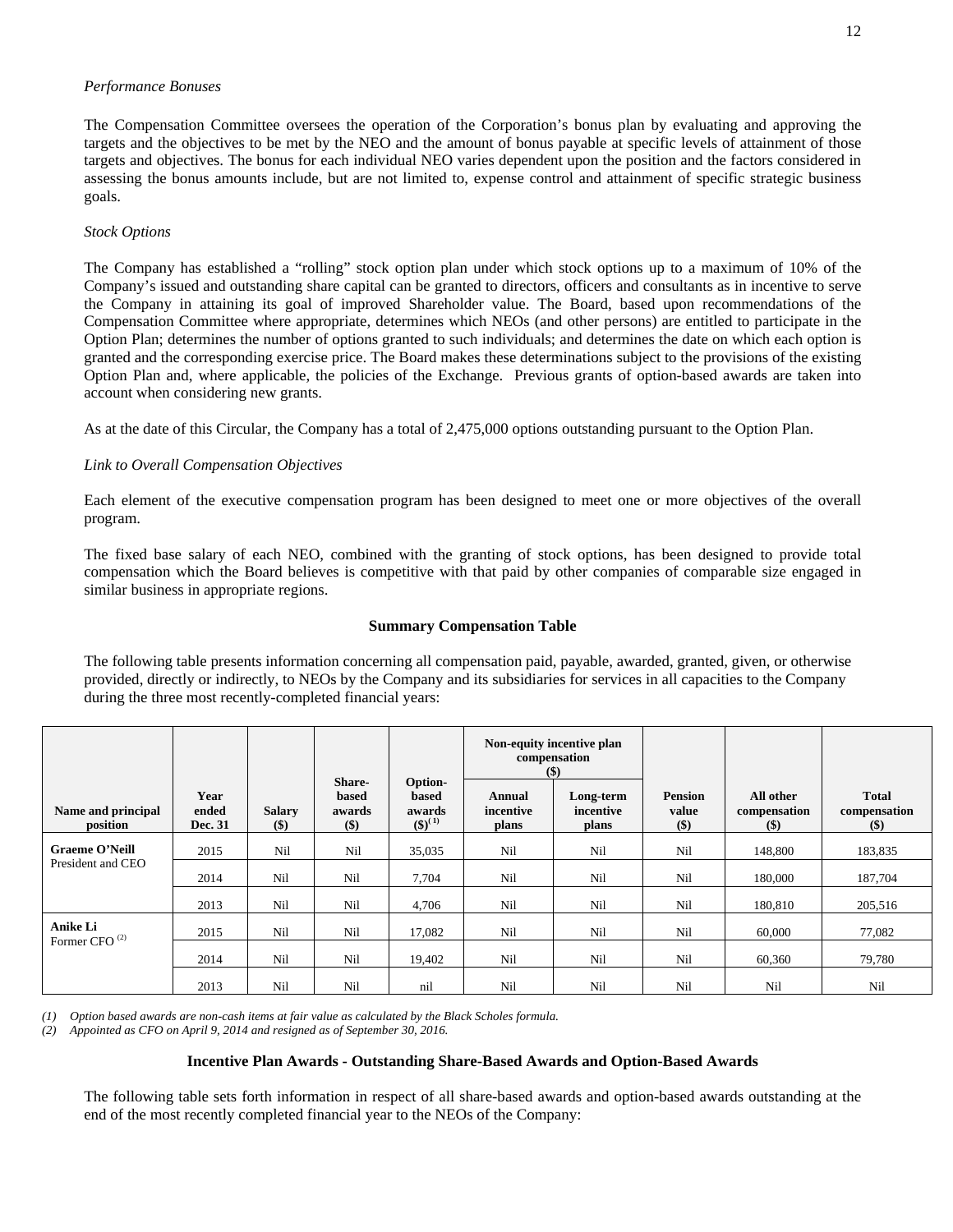|                         |                                                                            | <b>Option-based Awards</b>                 |                                                      | <b>Share-based Awards</b>                                             |                                                                        |                                                                                   |
|-------------------------|----------------------------------------------------------------------------|--------------------------------------------|------------------------------------------------------|-----------------------------------------------------------------------|------------------------------------------------------------------------|-----------------------------------------------------------------------------------|
| <b>Name</b>             | Number of<br>securities<br>underlying<br>unexercised<br>options<br>(f#(1)) | <b>Option exercise</b><br>price<br>$($ \$) | <b>Option expiration</b><br>date                     | Value of<br>unexercised in-the-<br>money options<br>$({\bf 5})^{(1)}$ | Number of shares or<br>units of shares that<br>have not vested<br>(# ) | Market or payout value of<br>share-based awards that<br>have not vested<br>$(\$)$ |
| Graeme O'Neill          | 50,000<br>400,000<br>50,000                                                | 0.20<br>0.10<br>0.10                       | 2019-02-26<br>2019-12-01<br>2020-01-08               | Nil<br>Nil<br>Nil                                                     | N/A                                                                    | N/A                                                                               |
| Anike Li <sup>(2)</sup> | 20,000<br>200,000<br>100,000<br>150,000                                    | 0.20<br>0.10<br>0.10<br>0.10               | 2019-02-26<br>2019-09-14<br>2020-01-08<br>2020-03-14 | Nil<br>Nil<br>Nil                                                     | N/A                                                                    | N/A                                                                               |

*(1) Value is calculated by multiplying the number of securities which may be acquired on exercise of the option by the difference, if any, between the market*  value of the securities underlying the options as at the closing price on the date of the current financial year end, or, if no trades on date if the current *financial year end, closing price on the previous trading day. The last closing price of the Company's shares was \$0.065 on December 31, 2015.* 

*(2) Anike Li resigned as CFO on September 30, 2016.* 

# **Incentive Plan Awards – Value Vested or Earned During the Most Recently Completed Financial Year**

The following table presents information concerning value vested with respect to option-based awards and share-based awards for each NEO during the most recently completed financial year:

| Name           | Option-based awards - Value vested<br>during the year | Share-based awards - Value vested<br>during the year<br>$\left( \mathsf{S}\right)$ | Non-equity incentive plan compensation –<br>Value earned during the vear<br>$($ \$ |
|----------------|-------------------------------------------------------|------------------------------------------------------------------------------------|------------------------------------------------------------------------------------|
| Graeme O'Neill | Nil                                                   | Nil                                                                                | Nil                                                                                |
| Anike Li       | Nil                                                   | Nil                                                                                | Nil                                                                                |

# *Pension Plan Benefits – Defined Benefits Plan and Defined Contribution*

The Company does not have a Defined Benefits Pension Plan nor a Defined Contribution Pension Plan.

# *Termination and Change of Control Benefits*

During the most recently completed financial year there were no employment contracts, agreement, plans or arrangements for payments to an NEO, at, following or in connection with any termination (whether voluntary, involuntary or constructive), resignation, retirement, a change in control of the Company or a change in an NEO's responsibilities.

# **Director Compensation**

# *Director Compensation Table*

The following table sets forth information with respect to all amounts of compensation provided to the directors of the Company (other than NEOs) for the most recently completed financial year.

| <b>Name</b>    | Fees<br>earned<br>\$) | <b>Share-based</b><br>awards<br>$($)$ | <b>Option-based</b><br>awards<br>$($)$ | Non-equity<br>incentive plan<br>compensation<br>$(\$)$ | <b>Pension</b><br>value<br>$($)$ | All other compensation<br>$(\$)$ | <b>Total</b><br>$(\$)$ |
|----------------|-----------------------|---------------------------------------|----------------------------------------|--------------------------------------------------------|----------------------------------|----------------------------------|------------------------|
| John Cerenzia  | Nil                   | Nil                                   | Nil                                    | Nil                                                    | Nil                              | Nil                              | Nil                    |
| Corey Klassen  | Nil                   | Nil                                   | Nil                                    | Nil                                                    | Nil                              | Nil                              | Nil                    |
| Clay M. Conway | Nil                   | Nil                                   | Nil                                    | Nil                                                    | Nil                              | Nil                              | Nil                    |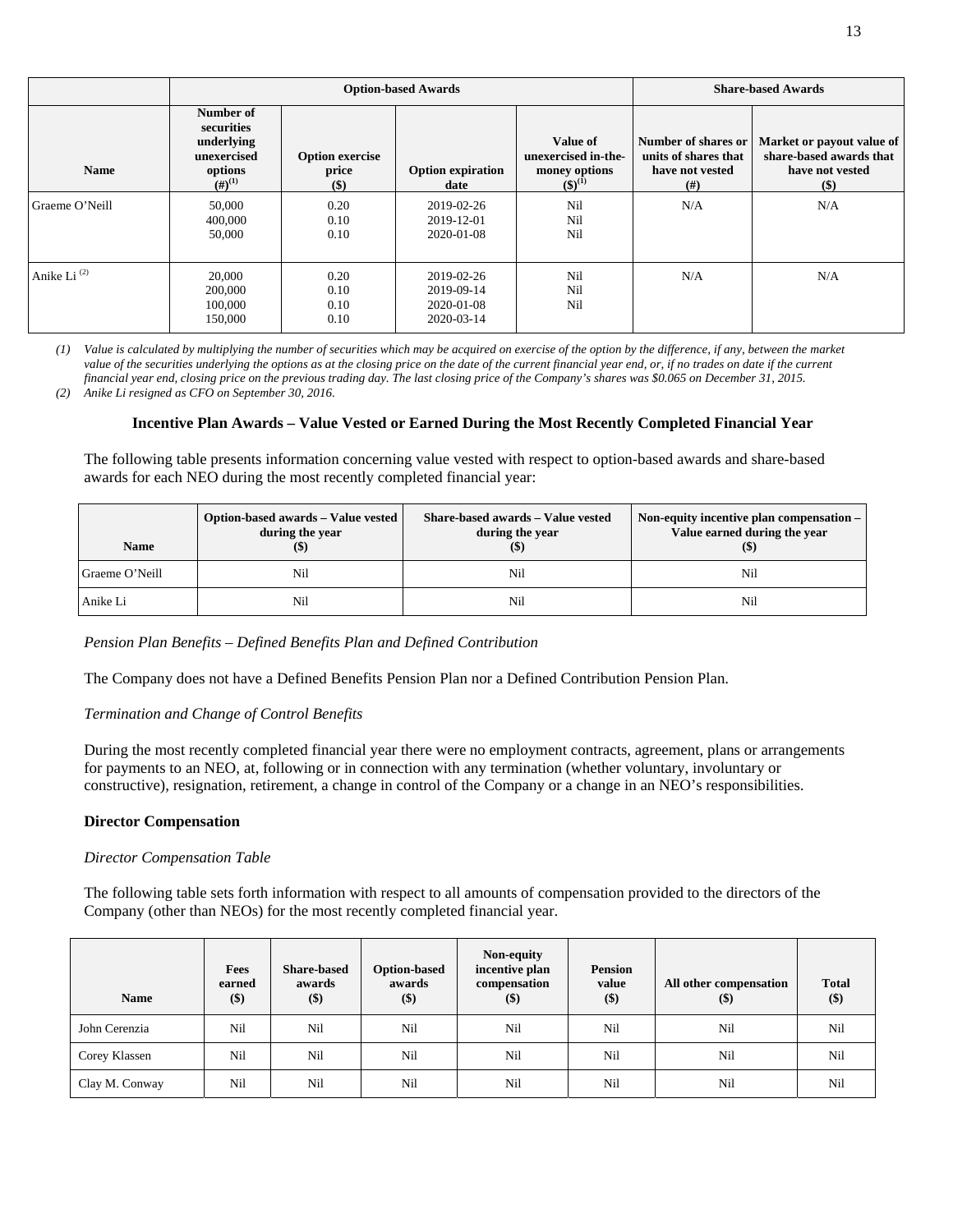# *Share-Based Awards, Options-Based Awards and Non-Equity Incentive Plan Compensation*

# *Incentive Plan Awards - Outstanding Share-Based Awards and Option-Based Awards*

The following table sets forth information in respect of all share-based awards and option-based awards outstanding at the end of the most recently completed financial year to the directors of the Company, other than NEOs, whose compensation is fully reflected in the summary compensation table for the NEO's:

|               |                                                                          | <b>Option-based Awards</b>               |                                        | <b>Share-based Awards</b>                                       |                                                                        |                                                                                        |
|---------------|--------------------------------------------------------------------------|------------------------------------------|----------------------------------------|-----------------------------------------------------------------|------------------------------------------------------------------------|----------------------------------------------------------------------------------------|
| <b>Name</b>   | Number of securities<br>underlying<br>unexercised options<br>$(H)^{(1)}$ | <b>Option exercise</b><br>price<br>$($)$ | <b>Option expiration</b><br>date       | Value of<br>unexercised in-the-<br>money options<br>$(5)^{(1)}$ | Number of shares<br>or units of shares<br>that have not vested<br>(# ) | Market or payout<br>value of share-<br>based awards that<br>have not vested<br>$($ \$) |
| John Cerenzia | 100,000<br>75,000<br>50,000                                              | 0.10<br>0.20<br>0.10                     | 2018-08-12<br>2019-02-26<br>2020-01-08 | Nil<br>Nil<br>Nil                                               | Nil                                                                    | Nil                                                                                    |
| Corey Klassen | 100,000<br>75,000<br>50,000                                              | 0.10<br>0.20<br>0.10                     | 2018-08-12<br>2019-02-26<br>2020-01-08 | Nil<br>Nil<br>Nil                                               | Nil                                                                    | Nil                                                                                    |
| Clay Conway   | 100,000<br>75,000<br>50,000                                              | 0.10<br>0.20<br>0.10                     | 2018-08-12<br>2019-02-26<br>2020-01-08 | Nil<br>Nil<br>Nil                                               | Nil                                                                    | Nil                                                                                    |

*(1) Value is calculated by multiplying the number of securities which may be acquired on exercise of the option by the difference, if any, between the market value of the securities underlying the options as at the closing price on the date of the current financial year end, or, if no trades on date if the current financial year end, closing price on the previous trading day. The last closing price of the Company's shares was \$0.065 on December 31, 2015.* 

# **Incentive Plan Awards – Value Vested or Earned During the Most Recently Completed Financial Year**

The following table presents information concerning value vested with respect to option-based awards and share-based awards for the directors of the Company during the most recently completed financial year, other than NEOs, whose compensation is fully reflected in the summary compensation table for the NEO's:

| <b>Name</b>    | Option-based awards - Value<br>vested during the year<br>$(\$)$ | Share-based awards - Value vested<br>during the year<br>$($ \$) | Non-equity incentive plan<br>compensation - Value earned during<br>the year<br>$(\$)$ |
|----------------|-----------------------------------------------------------------|-----------------------------------------------------------------|---------------------------------------------------------------------------------------|
| John Cerenzia  | Nil                                                             | Nil                                                             | Nil                                                                                   |
| Corey Klassen  | Nil                                                             | Nil                                                             | Nil                                                                                   |
| Clay M. Conway | Nil                                                             | Nil                                                             | Nil                                                                                   |

#### *Long Term Incentive Plans*

The Company does not have a Long Term Incentive Plan pursuant to which it provides compensation intended to motivate performance over a period greater than one financial year.

# **Securities Authorized for Issuance under Equity Compensation Plans**

The following table sets out, as of the end of the Company's fiscal year ended December 31, 2015, all required information with respect to compensation plans under which equity securities of the Company are authorized for issuance: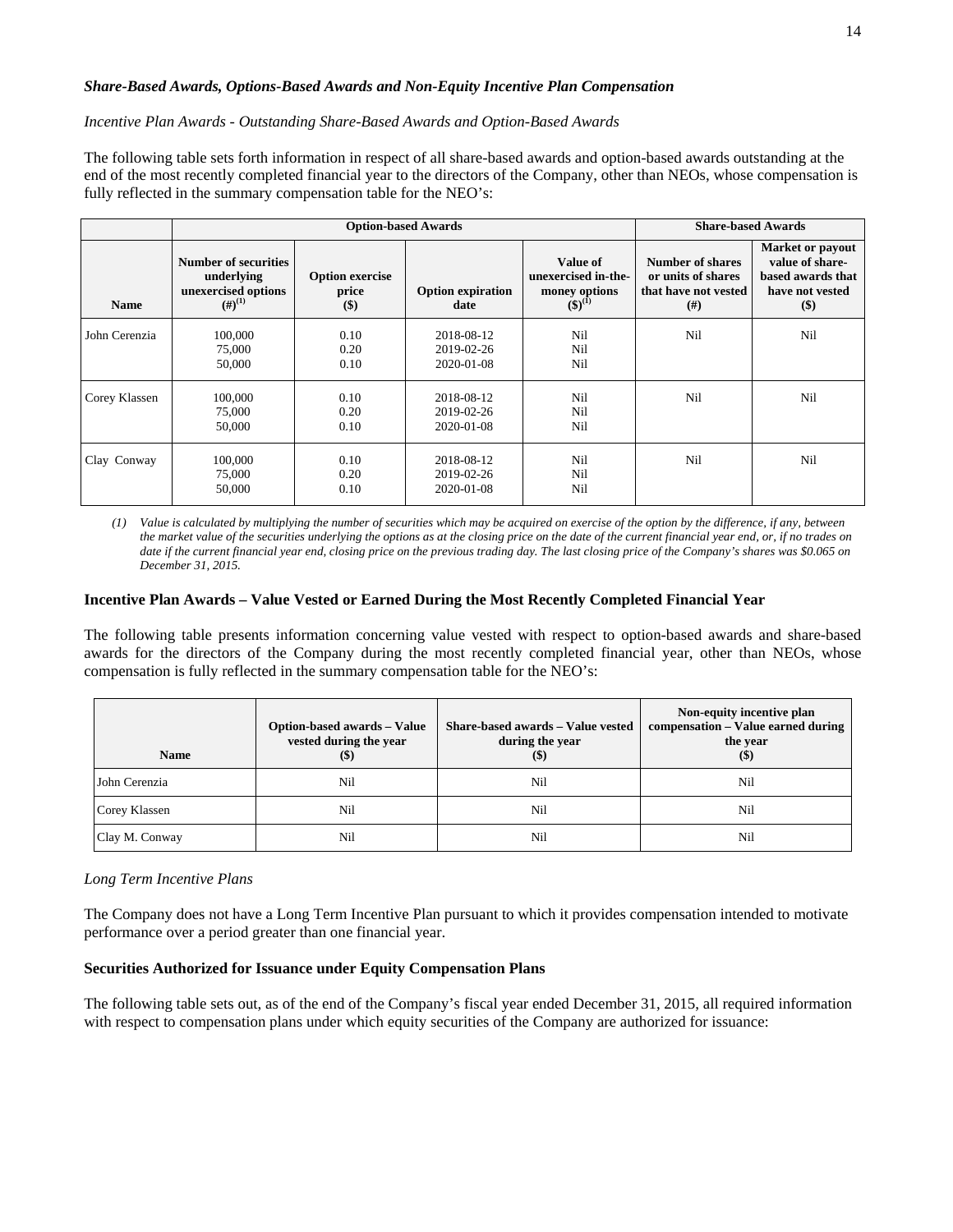| <b>Plan Category</b>                                            | Number of securities to be<br>issued upon exercise of<br>outstanding options, warrants<br>and rights<br>(a) | Weighted-average<br>exercise price of<br>outstanding options,<br>warrants and rights<br>(b) | Number of securities remaining available for<br>future issuance under equity compensation<br>$\mathbf{plans}^{(1)}$ (excluding securities reflected in<br>column (a))<br>(c) |
|-----------------------------------------------------------------|-------------------------------------------------------------------------------------------------------------|---------------------------------------------------------------------------------------------|------------------------------------------------------------------------------------------------------------------------------------------------------------------------------|
| Equity compensation plans<br>approved by securityholders        | 2,615,000                                                                                                   | \$0.11                                                                                      | 175,351                                                                                                                                                                      |
| Equity compensation plans<br>not approved by<br>securityholders | N/A                                                                                                         | N/A                                                                                         | N/A                                                                                                                                                                          |
| <b>Total</b>                                                    | 2,615,000                                                                                                   |                                                                                             | 175,351                                                                                                                                                                      |

*(1) The issued and outstanding capital of the Company was 27,903,519 on December 31, 2015.*

# **INDEBTEDNESS OF DIRECTORS AND EXECUTIVE OFFICERS**

None of the directors or executive officers of the Company or any subsidiary thereof, has more than "routine indebtedness" to the Company or any subsidiary thereof.

# **INTEREST OF INFORMED PERSONS IN MATERIAL TRANSACTIONS**

Unless otherwise disclosed herein, no informed person or proposed nominee for election as a director, or any associate or affiliate of any of the foregoing, has or has had any material interest, direct or indirect, in any transaction or proposed transaction since the commencement of the Company's most recently completed financial year, which has materially affected or will materially affect the Company or any of its subsidiaries, other than as disclosed by the Company during the course of the year or as disclosed herein.

# **MANAGEMENT CONTRACTS**

No management functions of the Company or any of its subsidiaries are performed to any substantial degree by a person other than the directors or executive officers of the Company or subsidiaries, except as disclosed herein.

# **ADDITIONAL INFORMATION**

Additional information relating to the Company can be found on SEDAR at www.sedar.com and on the Company's website at www.bayhorsesilver.com. Shareholders may also contact the Company at its head office at 137 Ranelagh Avenue, Burnaby, BC V5B 3N2, Phone: (604) 684-3394, Email: company@bayhorsesilver.com.

Financial information is provided in the Company's comparative financial statements and MD&A for its most recently completed fiscal year ended December 31, 2015 which are filed on SEDAR.

# **BOARD APPROVAL**

The content and sending of this Circular has been approved by the Board. The foregoing contains no untrue statement of a material fact and does not omit to state a material fact that is required to be stated or that is necessary to make a statement not misleading in the light of the circumstances in which it was made.

**DATED** at Vancouver, British Columbia, this 1<sup>st</sup> day of November, 2016.

BY ORDER OF THE BOARD OF **BAYHORSE SILVER INC.** 

*"Graeme O'Neill"*

**Graeme O'Neill** President and Chief Executive Officer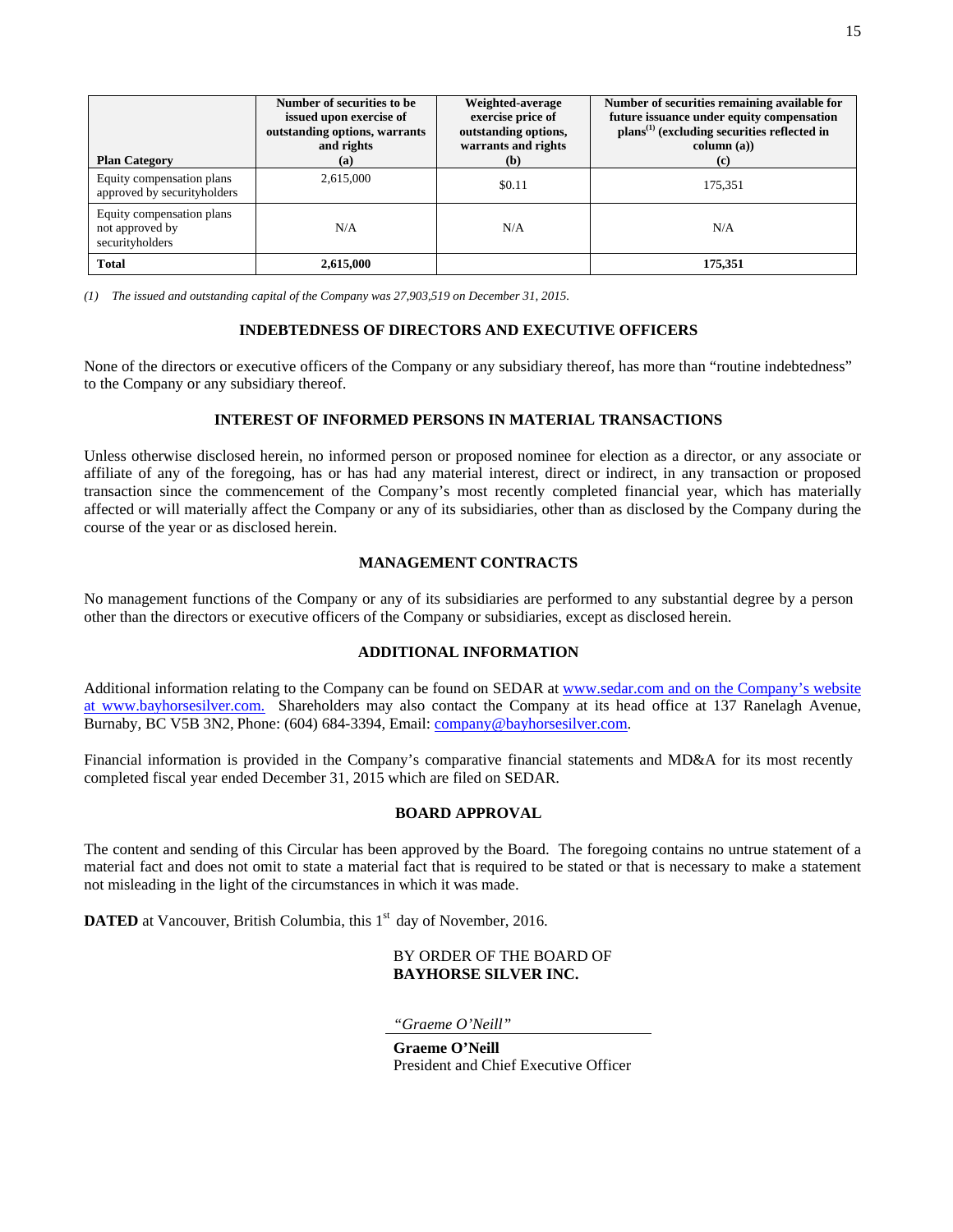# **TERMS OF REFERENCE FOR THE AUDIT COMMITTEE**

#### **Mandate**

The primary function of the audit committee (the "Audit Committee") is to assist the Board of directors in fulfilling its financial oversight responsibilities by reviewing the financial reports and other financial information provided by the Company to regulatory authorities and shareholders, the Company's systems of internal controls regarding finance and accounting the Company's auditing, accounting and financial reporting processes. Consistent with this function, the Audit Committee will encourage continuous improvement of, and should foster adherence to, the Company's policies, procedures and practices at all levels.

The Audit Committee's primary duties and responsibilities are to:

- serve as an independent and objective party to monitor the Company's financial reporting and internal control system and review the Company's financial statements;
- review and appraise the performance of the Company's external auditors;
- provide an open avenue of communication among the Company's auditors, financial and senior management, and the Board of Directors.

#### **Composition**

The Audit Committee shall comprise three directors as determined by the Board of Directors, the majority of whom shall be free from any relationship that, in the opinion of the Board of Directors, would interfere with the exercise of his or her independent judgment as a member of the Audit Committee.

At least one member of the Audit Committee shall have accounting or related financial management expertise. All members of the Audit Committee that are not financially literate will work towards becoming financially literate to obtain a working familiarity with basic finance and accounting practices. For the purposes of the Company's Charter, the definition of "financially literate" is the ability to read and understand a set of financial statements that present a breadth and level of complexity of accounting issues that are generally comparable to the breadth and complexity of the issues that can presumably be expected to be raised by the Company's financial statements.

The members of the Audit Committee shall be elected by the Board of Directors at its first meeting following the annual shareholders' meeting. Unless a Chair is elected by the full Board of Directors, the members of the Audit Committee may designate a Chair by a majority vote of the full Audit Committee membership.

#### **Meetings**

The Audit Committee shall meet at least twice annually, or more frequently as circumstances dictate. As part of its job to foster open communication, the Audit Committee will meet at least annually with the CFO and the external auditors in separate sessions.

#### **Responsibilities and Duties**

To fulfill its responsibilities and duties, the Audit Committee shall:

# *Documents / Reports Review*

- (a) Review and update this Charter annually.
- (b) Review the Company's financial statements, MD&A and any annual and interim earnings, press releases before the Company publicly discloses this information and any reports or other financial information (including quarterly financial statements), which are submitted to any governmental body, or to the public, including any certification, report, opinion, or review rendered by the external auditors.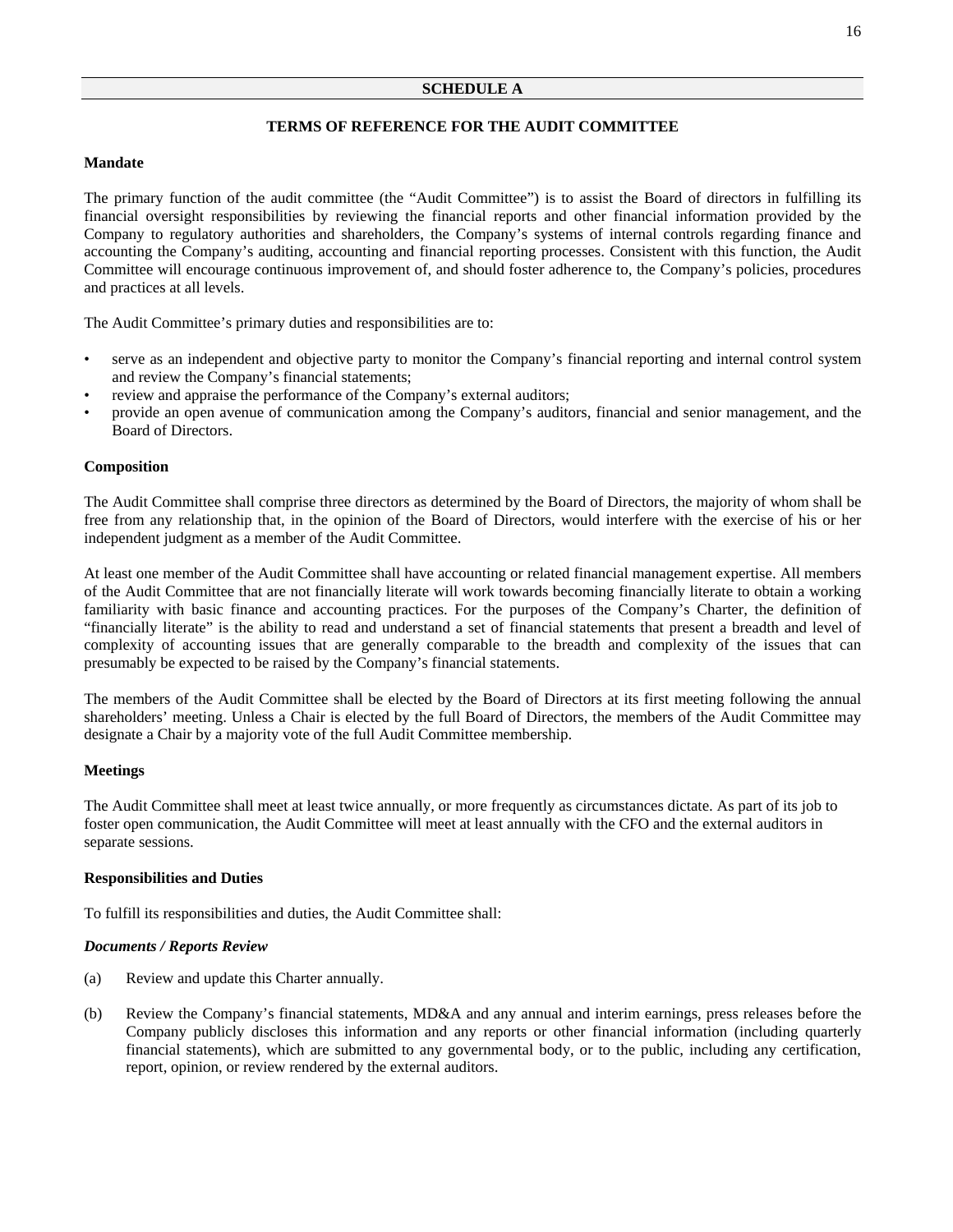# *External Auditors*

- (a) Review annually, the performance of the external auditors who shall be ultimately accountable to the Board of Directors and the Audit Committee as representatives of the shareholders of the Company.
- (b) Obtain annually, a formal written statement of external auditors setting forth all relationships between the external auditors and the Company, consistent with Independence Standards Board Standard 1.
- (c) Review and discuss with external auditors any disclosed relationships or services that may impact the objectivity and independence of the external auditors.
- (d) Take, or recommend that the full Board of Directors take, appropriate action to oversee the independence of the external auditors.
- (e) Recommend to the Board of Directors to the selection and, where applicable, the replacement of the external auditors nominated annually for shareholder approval.
- (f) At each meeting, consult with the external auditors, without the presence of management, about the quality of the Company's accounting principles, internal controls and the completeness and accuracy of the Company's financial statements.
- (g) Review and approve the Company's hiring policies regarding partners, employees and former partners and employees of the present and former external auditors of the Company.
- (h) Review with management and the external auditors the audit plan for the year-end financial statements and intended template for such statements.
- (i) Review and pre-approve all audit and audit-related services and the fees and other compensation related thereto, and any non-audit services, provided by the Company's external auditors. The pre-approval requirement is waived with respect to the provision of non-audit services if:
	- i. the aggregate amount of all such non audit services provided to the Company constitutes not more than five percent of the total amount of revenues paid by the Company to its external auditors during the fiscal year in which the non-audit services are provided;
	- ii. such services were not recognized by the Company at the time of the engagement to be non-audit services; and
	- iii. such services are promptly brought to the attention of the Audit Committee by the Company and approved prior to the completion of the audit by the Audit Committee or by one or more members of the Audit Committee who are members of the Board of Directors to whom authority to grant such approvals has been delegated by the Audit Committee.

Provided the pre-approval of the non-audit services is presented to the Audit Committee's first scheduled meeting following such approval, such authority may be delegated by the Audit Committee to one or more independent members of the Audit Committee.

# *Financial Reporting Processes*

- (a) In consultation with the external auditors, review with management the integrity of the Company's financial reporting process, both internal and external.
- (b) Consider the external auditors' judgments about the quality and appropriateness of the Company's accounting principles as applied in its financial reporting.
- (c) Consider and approve, if appropriate, changes to the Company's auditing and accounting principles and practices as suggested by the external auditors and management.
- (d) Review significant judgments made by management in the preparation of the financial statements and the view of the external auditors as to appropriateness of such judgments.